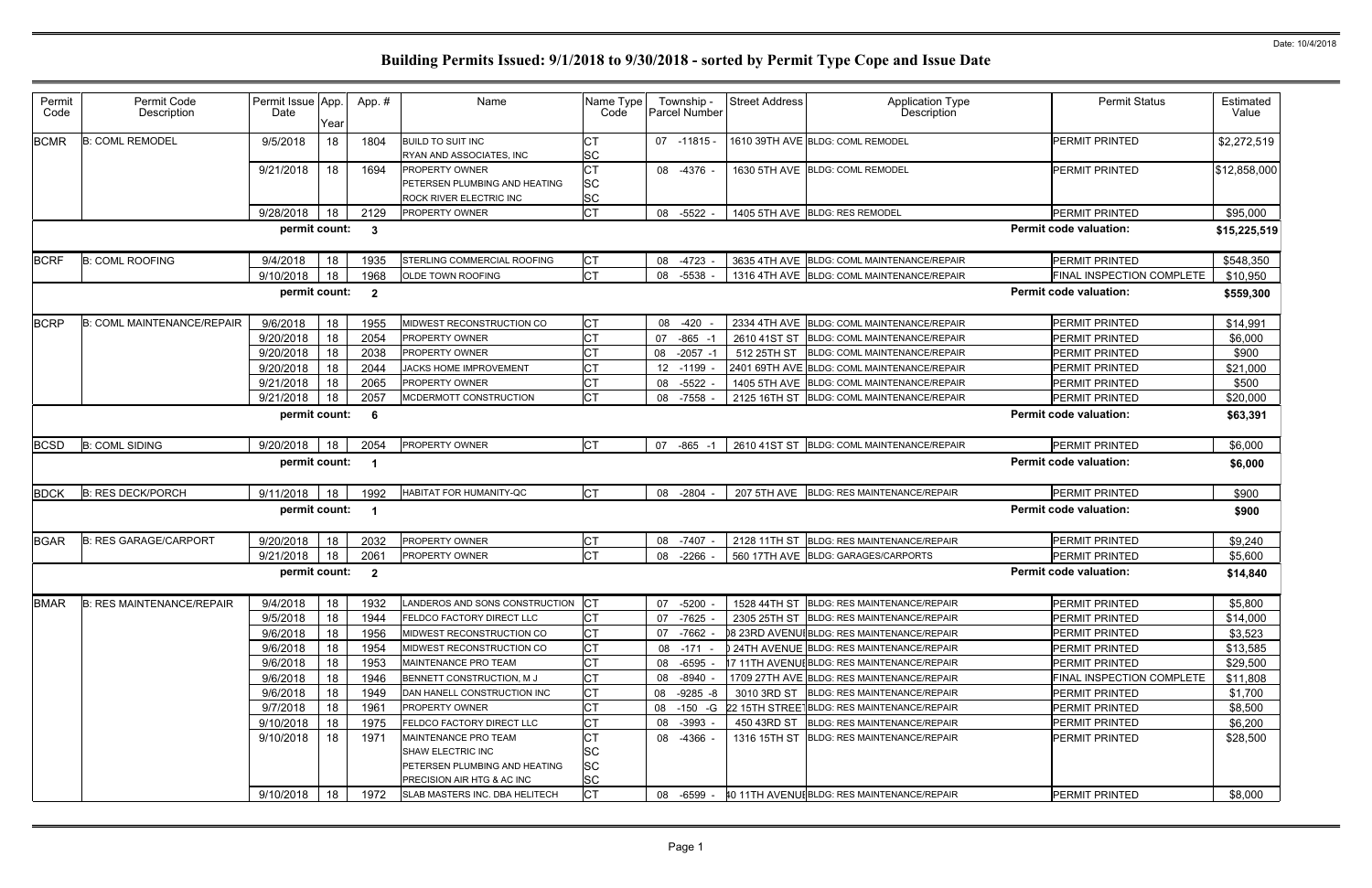| <b>Permit Status</b>      | Estimated<br>Value |
|---------------------------|--------------------|
|                           |                    |
| PERMIT PRINTED            | \$500              |
| PERMIT PRINTED            | \$5,000            |
| PERMIT PRINTED            | \$500              |
| PERMIT PRINTED            | \$500              |
| PERMIT PRINTED            | \$2,950            |
| <b>PERMIT PRINTED</b>     | \$15,100           |
| PERMIT PRINTED            | \$1,239            |
| PERMIT PRINTED            | \$1,339            |
| PERMIT PRINTED            | \$1,600            |
| PERMIT PRINTED            | \$925              |
| PERMIT PRINTED            | \$4,347            |
| PERMIT PRINTED            | \$5,128            |
| PERMIT PRINTED            | \$16,900           |
| PERMIT PRINTED            | \$1,345            |
| PERMIT PRINTED            | \$500              |
| rmit code valuation:      | \$188,989          |
|                           |                    |
| PERMIT PRINTED            | \$29,500           |
| PERMIT PRINTED            | \$8,500            |
| PERMIT PRINTED            | \$18,560           |
| rmit code valuation:      | \$56,560           |
| PERMIT PRINTED            | \$18,560           |
| PERMIT PRINTED            | \$39,145           |
| rmit code valuation:      | \$57,705           |
|                           |                    |
|                           |                    |
| PERMIT PRINTED            | \$17,120           |
| PERMIT PRINTED            | \$5,800            |
| PERMIT PRINTED            | \$5,720            |
| PERMIT PRINTED            | \$8,000            |
| FINAL INSPECTION COMPLETE | \$2,850            |
| PERMIT PRINTED            | <u>\$3,000</u>     |
| PERMIT PRINTED            | \$700              |
| PERMIT PRINTED            | \$7,500            |
| PERMIT PRINTED            | \$15,000           |
| PERMIT PRINTED            | \$7,000            |
| PERMIT PRINTED            | \$4,200            |
| PERMIT PRINTED            | \$10,000           |
| PERMIT PRINTED            | \$5,000            |
| PERMIT PRINTED            | \$15,800           |
| PERMIT PRINTED            | \$9,570            |

| Permit Code<br><b>Permit Status</b><br>Permit<br>Permit Issue App.<br><b>Street Address</b><br><b>Application Type</b><br>App.#<br>Name<br>Name Type<br>Township -<br>Description<br>Description<br>Parcel Number<br>Value<br>Code<br>Date<br>Code<br>Year<br>9/20/2018<br><b>B: RES MAINTENANCE/REPAIR</b><br>18<br>2042<br><b>CT</b><br><b>PERMIT PRINTED</b><br>\$500<br>PROPERTY OWNER<br>07 -10369<br>1304 48TH ST BLDG: RES MAINTENANCE/REPAIR<br>9/20/2018<br>18<br>2047<br>D & K HOME PRODUCTS INC<br>1922 43RD ST BLDG: RES MAINTENANCE/REPAIR<br>\$5,000<br>07<br>-919 -D<br>PERMIT PRINTED<br>18<br><b>CT</b><br>\$500<br>9/20/2018<br>2041<br>PROPERTY OWNER<br>08 -1754<br>1132 25TH ST BLDG: RES MAINTENANCE/REPAIR<br>PERMIT PRINTED<br>9/20/2018<br>18<br>2040<br><b>PROPERTY OWNER</b><br>08 -1754<br>1134 25TH ST BLDG: RES MAINTENANCE/REPAIR<br><b>PERMIT PRINTED</b><br>\$500<br>2039<br>\$2,950<br>9/20/2018<br>18<br>CARPENTRY DELUXE<br>08 -286<br>1545 30TH AVE BLDG: RES MAINTENANCE/REPAIR<br><b>PERMIT PRINTED</b><br><b>SC</b><br><b>RGS ELECTRIC COMPANY</b><br>9/20/2018<br>18<br>2046<br><b>CT</b><br>PERMIT PRINTED<br><b>PROPERTY OWNER</b><br>08 -6945<br>1620 25TH AVE BLDG: RES MAINTENANCE/REPAIR<br><b>SC</b><br><b>BITLER HEATING</b><br><b>CT</b><br>18<br>2068<br>PERMIT PRINTED<br>9/21/2018<br>9 25TH AVENUE BLDG: RES MAINTENANCE/REPAIR<br>\$1,239<br>FELDCO FACTORY DIRECT LLC<br>07<br>-11933<br><b>CT</b><br>9/21/2018<br>18<br>2067<br>\$1,339<br>FELDCO FACTORY DIRECT LLC<br>08 -1878<br>1421 18TH AVE BLDG: RES MAINTENANCE/REPAIR<br><b>PERMIT PRINTED</b><br>9/24/2018<br>18<br>2077<br>$-13681$<br>PERMIT PRINTED<br>\$1,600<br><b>JOSE MORA VELEZ</b><br>2125 44TH ST BLDG: RES MAINTENANCE/REPAIR<br>07<br>18<br><b>CT</b><br>9/25/2018<br>2086<br>\$925<br>KLARKOWSKI CONSTRUCTION<br>08 - 6827<br>1523 24TH AVE BLDG: RES MAINTENANCE/REPAIR<br><b>PERMIT PRINTED</b><br>9/28/2018<br>18<br>2127<br><b>CT</b><br>PERMIT PRINTED<br>\$4,347<br>FELDCO FACTORY DIRECT LLC<br>$-2363$<br>2430 30TH ST<br>07<br><b>BLDG: RES MAINTENANCE/REPAIR</b><br>18<br>CT<br>9/28/2018<br>2126<br><b>FELDCO FACTORY DIRECT LLC</b><br>1818 10TH ST BLDG: RES MAINTENANCE/REPAIR<br>\$5,128<br>08 -1463<br><b>PERMIT PRINTED</b><br>18<br><b>CT</b><br>9/28/2018<br>2128<br>FELDCO FACTORY DIRECT LLC<br><b>PERMIT PRINTED</b><br>\$16,900<br>08 -3068<br>1401 28TH AVE BLDG: RES MAINTENANCE/REPAIR<br>18<br><b>CT</b><br><b>FELDCO FACTORY DIRECT LLC</b><br>9/28/2018<br>2125<br><b>BLDG: RES MAINTENANCE/REPAIR</b><br>PERMIT PRINTED<br>\$1,345<br>08 -6313<br>927 25TH ST<br>Iст<br>18<br>9/28/2018<br>2118<br>PROPERTY OWNER<br>08 -8520<br>40TH STREET BLDG: RES MAINTENANCE/REPAIR<br><b>PERMIT PRINTED</b><br>\$500<br><b>Permit code valuation:</b><br>permit count:<br>26<br>9/6/2018<br>18<br>MAINTENANCE PRO TEAM<br>Iст<br>17 11TH AVENUIBLDG: RES MAINTENANCE/REPAIR<br>\$29,500<br><b>B: "WORKING WITHOUT A PERMIT</b><br>1953<br>08 -6595<br><b>PERMIT PRINTED</b><br>18<br>1961<br>22 15TH STREETBLDG: RES MAINTENANCE/REPAIR<br>\$8,500<br>9/7/2018<br><b>PROPERTY OWNER</b><br>08<br>-150 -G<br>PERMIT PRINTED<br><b>CT</b><br>9/13/2018<br>18<br>2023<br>PROPERTY OWNER<br>4602 8TH AVE BLDG: RES MAINTENANCE/REPAIR<br>08 -8706<br><b>PERMIT PRINTED</b><br><b>SC</b><br>ROCK RIVER ELECTRIC INC<br><b>Permit code valuation:</b><br>permit count: 3<br><b>B: RES REMODEL</b><br>9/13/2018<br>2023<br>PROPERTY OWNER<br>4602 8TH AVE BLDG: RES MAINTENANCE/REPAIR<br><b>PERMIT PRINTED</b><br>\$18,560<br>18<br><b>CT</b><br>08 -8706<br><b>SC</b><br>ROCK RIVER ELECTRIC INC<br><b>CT</b><br>18<br>9/21/2018<br>2060<br>DODD JEFF<br>3413 8TH ST BLDG: RES MAINTENANCE/REPAIR<br><b>PERMIT PRINTED</b><br>07 -146<br><b>Permit code valuation:</b><br>permit count:<br>$\overline{\phantom{a}}$<br>BRRF B: RES ROOFING<br>9/4/2018 18 1931 33 CARPENTERS CONSTRUCTION INC CT<br>07 -14512 - 178TH STREET BLDG: RES MAINTENANCE/REPAIR<br>\$17,120<br>PERMIT PRINTED<br>18<br>9/4/2018<br><b>ICT</b><br>PERMIT PRINTED<br>\$5,800<br>1932<br>LANDEROS AND SONS CONSTRUCTION<br>07 -5200<br>1528 44TH ST BLDG: RES MAINTENANCE/REPAIR<br>9/4/2018<br><b>CT</b><br>18<br>1930<br>\$5,720<br><b>BATES ROOFING</b><br>4124 8TH AVE BLDG: RES MAINTENANCE/REPAIR<br>PERMIT PRINTED<br>08 -4067<br><b>CT</b><br>9/6/2018<br>18<br><b>PERMIT PRINTED</b><br>1948<br>DAN HANELL CONSTRUCTION INC<br>-6504<br>1020 38TH ST BLDG: RES MAINTENANCE/REPAIR<br>\$8,000<br>07<br><b>CT</b><br>9/6/2018<br>18<br>1951<br>\$2,850<br><b>CREW ROOFING</b><br>07 -915 -B<br>1806 41ST ST BLDG: RES MAINTENANCE/REPAIR<br>FINAL INSPECTION COMPLETE<br>9/7/2018<br>18<br>1963<br><b>PERMIT PRINTED</b><br>\$3,000<br>PROPERTY OWNER<br>07 -8271<br>1510 36TH AVE BLDG: RES MAINTENANCE/REPAIR<br>9/10/2018<br>18<br>1982<br><b>PERMIT PRINTED</b><br>\$700<br>TRUJILLO CONSTRUCTION<br>07 -5014<br>2639 40TH AVE BLDG: RES MAINTENANCE/REPAIR<br>9/10/2018<br>18<br>\$7,500<br>1966<br>08 -5255<br>07 3RD STREET BLDG: RES MAINTENANCE/REPAIR<br>PERMIT PRINTED<br><b>VERN'S HOME IMPROVEMENT</b><br>18<br>IСТ<br>9/11/2018<br>2004<br>ALL MAJOR RESTORATIONS LLC<br>2909 45TH ST BLDG: RES MAINTENANCE/REPAIR<br>PERMIT PRINTED<br>\$15,000<br>07 -13372<br>9/11/2018<br>18<br>1995<br>\$7,000<br>-5229<br><b>PERMIT PRINTED</b><br>CALDERON'S CONSTRUCTION OF RI<br>07<br>1516 45TH ST BLDG: RES MAINTENANCE/REPAIR<br>9/11/2018<br>18<br>1991<br><b>PROPERTY OWNER</b><br>05 GLENWOOD IBLDG: RES MAINTENANCE/REPAIR<br>PERMIT PRINTED<br>\$4,200<br>07<br>-8507<br><b>CT</b><br>9/11/2018<br>18<br>2007<br>PERMIT PRINTED<br>\$10,000<br>ALL MAJOR RESTORATIONS LLC<br>2817 47TH ST BLDG: RES MAINTENANCE/REPAIR<br>07 -984 -1<br><b>CT</b><br>9/11/2018<br>18<br>2002<br>ALL MAJOR RESTORATIONS LLC<br>BLDG: RES MAINTENANCE/REPAIR<br>PERMIT PRINTED<br>\$5,000<br>1845 4TH ST<br>08 -3168<br><b>CT</b><br>9/11/2018<br>18<br>2003<br>PERMIT PRINTED<br>\$15,800<br>08 -3191<br>1703 2ND ST<br>ALL MAJOR RESTORATIONS LLC<br><b>BLDG: RES MAINTENANCE/REPAIR</b><br><b>CT</b><br>9/11/2018<br>18<br>2001<br><b>BATES ROOFING</b><br>2401 13TH ST BLDG: RES MAINTENANCE/REPAIR<br>PERMIT PRINTED<br>\$9,570<br>08 -3491 |             |  |  |  |  |  |           |
|------------------------------------------------------------------------------------------------------------------------------------------------------------------------------------------------------------------------------------------------------------------------------------------------------------------------------------------------------------------------------------------------------------------------------------------------------------------------------------------------------------------------------------------------------------------------------------------------------------------------------------------------------------------------------------------------------------------------------------------------------------------------------------------------------------------------------------------------------------------------------------------------------------------------------------------------------------------------------------------------------------------------------------------------------------------------------------------------------------------------------------------------------------------------------------------------------------------------------------------------------------------------------------------------------------------------------------------------------------------------------------------------------------------------------------------------------------------------------------------------------------------------------------------------------------------------------------------------------------------------------------------------------------------------------------------------------------------------------------------------------------------------------------------------------------------------------------------------------------------------------------------------------------------------------------------------------------------------------------------------------------------------------------------------------------------------------------------------------------------------------------------------------------------------------------------------------------------------------------------------------------------------------------------------------------------------------------------------------------------------------------------------------------------------------------------------------------------------------------------------------------------------------------------------------------------------------------------------------------------------------------------------------------------------------------------------------------------------------------------------------------------------------------------------------------------------------------------------------------------------------------------------------------------------------------------------------------------------------------------------------------------------------------------------------------------------------------------------------------------------------------------------------------------------------------------------------------------------------------------------------------------------------------------------------------------------------------------------------------------------------------------------------------------------------------------------------------------------------------------------------------------------------------------------------------------------------------------------------------------------------------------------------------------------------------------------------------------------------------------------------------------------------------------------------------------------------------------------------------------------------------------------------------------------------------------------------------------------------------------------------------------------------------------------------------------------------------------------------------------------------------------------------------------------------------------------------------------------------------------------------------------------------------------------------------------------------------------------------------------------------------------------------------------------------------------------------------------------------------------------------------------------------------------------------------------------------------------------------------------------------------------------------------------------------------------------------------------------------------------------------------------------------------------------------------------------------------------------------------------------------------------------------------------------------------------------------------------------------------------------------------------------------------------------------------------------------------------------------------------------------------------------------------------------------------------------------------------------------------------------------------------------------------------------------------------------------------------------------------------------------------------------------------------------------------------------------------------------------------------------------------------------------------------------------------------------------------------------------------------------------------------------------------------------------------------------------------------------------------------------------------------------------------------------------------------------------------------------------------------------------------------------------------------------------------------------------------------------------------------------------------------------------------------------------------------------------------------------------------------------------------------------------------------------------------------------------------------------------------------------------------------------------|-------------|--|--|--|--|--|-----------|
|                                                                                                                                                                                                                                                                                                                                                                                                                                                                                                                                                                                                                                                                                                                                                                                                                                                                                                                                                                                                                                                                                                                                                                                                                                                                                                                                                                                                                                                                                                                                                                                                                                                                                                                                                                                                                                                                                                                                                                                                                                                                                                                                                                                                                                                                                                                                                                                                                                                                                                                                                                                                                                                                                                                                                                                                                                                                                                                                                                                                                                                                                                                                                                                                                                                                                                                                                                                                                                                                                                                                                                                                                                                                                                                                                                                                                                                                                                                                                                                                                                                                                                                                                                                                                                                                                                                                                                                                                                                                                                                                                                                                                                                                                                                                                                                                                                                                                                                                                                                                                                                                                                                                                                                                                                                                                                                                                                                                                                                                                                                                                                                                                                                                                                                                                                                                                                                                                                                                                                                                                                                                                                                                                                                                                                                                              |             |  |  |  |  |  | Estimated |
|                                                                                                                                                                                                                                                                                                                                                                                                                                                                                                                                                                                                                                                                                                                                                                                                                                                                                                                                                                                                                                                                                                                                                                                                                                                                                                                                                                                                                                                                                                                                                                                                                                                                                                                                                                                                                                                                                                                                                                                                                                                                                                                                                                                                                                                                                                                                                                                                                                                                                                                                                                                                                                                                                                                                                                                                                                                                                                                                                                                                                                                                                                                                                                                                                                                                                                                                                                                                                                                                                                                                                                                                                                                                                                                                                                                                                                                                                                                                                                                                                                                                                                                                                                                                                                                                                                                                                                                                                                                                                                                                                                                                                                                                                                                                                                                                                                                                                                                                                                                                                                                                                                                                                                                                                                                                                                                                                                                                                                                                                                                                                                                                                                                                                                                                                                                                                                                                                                                                                                                                                                                                                                                                                                                                                                                                              | <b>BMAR</b> |  |  |  |  |  |           |
|                                                                                                                                                                                                                                                                                                                                                                                                                                                                                                                                                                                                                                                                                                                                                                                                                                                                                                                                                                                                                                                                                                                                                                                                                                                                                                                                                                                                                                                                                                                                                                                                                                                                                                                                                                                                                                                                                                                                                                                                                                                                                                                                                                                                                                                                                                                                                                                                                                                                                                                                                                                                                                                                                                                                                                                                                                                                                                                                                                                                                                                                                                                                                                                                                                                                                                                                                                                                                                                                                                                                                                                                                                                                                                                                                                                                                                                                                                                                                                                                                                                                                                                                                                                                                                                                                                                                                                                                                                                                                                                                                                                                                                                                                                                                                                                                                                                                                                                                                                                                                                                                                                                                                                                                                                                                                                                                                                                                                                                                                                                                                                                                                                                                                                                                                                                                                                                                                                                                                                                                                                                                                                                                                                                                                                                                              |             |  |  |  |  |  |           |
|                                                                                                                                                                                                                                                                                                                                                                                                                                                                                                                                                                                                                                                                                                                                                                                                                                                                                                                                                                                                                                                                                                                                                                                                                                                                                                                                                                                                                                                                                                                                                                                                                                                                                                                                                                                                                                                                                                                                                                                                                                                                                                                                                                                                                                                                                                                                                                                                                                                                                                                                                                                                                                                                                                                                                                                                                                                                                                                                                                                                                                                                                                                                                                                                                                                                                                                                                                                                                                                                                                                                                                                                                                                                                                                                                                                                                                                                                                                                                                                                                                                                                                                                                                                                                                                                                                                                                                                                                                                                                                                                                                                                                                                                                                                                                                                                                                                                                                                                                                                                                                                                                                                                                                                                                                                                                                                                                                                                                                                                                                                                                                                                                                                                                                                                                                                                                                                                                                                                                                                                                                                                                                                                                                                                                                                                              |             |  |  |  |  |  |           |
|                                                                                                                                                                                                                                                                                                                                                                                                                                                                                                                                                                                                                                                                                                                                                                                                                                                                                                                                                                                                                                                                                                                                                                                                                                                                                                                                                                                                                                                                                                                                                                                                                                                                                                                                                                                                                                                                                                                                                                                                                                                                                                                                                                                                                                                                                                                                                                                                                                                                                                                                                                                                                                                                                                                                                                                                                                                                                                                                                                                                                                                                                                                                                                                                                                                                                                                                                                                                                                                                                                                                                                                                                                                                                                                                                                                                                                                                                                                                                                                                                                                                                                                                                                                                                                                                                                                                                                                                                                                                                                                                                                                                                                                                                                                                                                                                                                                                                                                                                                                                                                                                                                                                                                                                                                                                                                                                                                                                                                                                                                                                                                                                                                                                                                                                                                                                                                                                                                                                                                                                                                                                                                                                                                                                                                                                              |             |  |  |  |  |  |           |
|                                                                                                                                                                                                                                                                                                                                                                                                                                                                                                                                                                                                                                                                                                                                                                                                                                                                                                                                                                                                                                                                                                                                                                                                                                                                                                                                                                                                                                                                                                                                                                                                                                                                                                                                                                                                                                                                                                                                                                                                                                                                                                                                                                                                                                                                                                                                                                                                                                                                                                                                                                                                                                                                                                                                                                                                                                                                                                                                                                                                                                                                                                                                                                                                                                                                                                                                                                                                                                                                                                                                                                                                                                                                                                                                                                                                                                                                                                                                                                                                                                                                                                                                                                                                                                                                                                                                                                                                                                                                                                                                                                                                                                                                                                                                                                                                                                                                                                                                                                                                                                                                                                                                                                                                                                                                                                                                                                                                                                                                                                                                                                                                                                                                                                                                                                                                                                                                                                                                                                                                                                                                                                                                                                                                                                                                              |             |  |  |  |  |  |           |
|                                                                                                                                                                                                                                                                                                                                                                                                                                                                                                                                                                                                                                                                                                                                                                                                                                                                                                                                                                                                                                                                                                                                                                                                                                                                                                                                                                                                                                                                                                                                                                                                                                                                                                                                                                                                                                                                                                                                                                                                                                                                                                                                                                                                                                                                                                                                                                                                                                                                                                                                                                                                                                                                                                                                                                                                                                                                                                                                                                                                                                                                                                                                                                                                                                                                                                                                                                                                                                                                                                                                                                                                                                                                                                                                                                                                                                                                                                                                                                                                                                                                                                                                                                                                                                                                                                                                                                                                                                                                                                                                                                                                                                                                                                                                                                                                                                                                                                                                                                                                                                                                                                                                                                                                                                                                                                                                                                                                                                                                                                                                                                                                                                                                                                                                                                                                                                                                                                                                                                                                                                                                                                                                                                                                                                                                              |             |  |  |  |  |  |           |
|                                                                                                                                                                                                                                                                                                                                                                                                                                                                                                                                                                                                                                                                                                                                                                                                                                                                                                                                                                                                                                                                                                                                                                                                                                                                                                                                                                                                                                                                                                                                                                                                                                                                                                                                                                                                                                                                                                                                                                                                                                                                                                                                                                                                                                                                                                                                                                                                                                                                                                                                                                                                                                                                                                                                                                                                                                                                                                                                                                                                                                                                                                                                                                                                                                                                                                                                                                                                                                                                                                                                                                                                                                                                                                                                                                                                                                                                                                                                                                                                                                                                                                                                                                                                                                                                                                                                                                                                                                                                                                                                                                                                                                                                                                                                                                                                                                                                                                                                                                                                                                                                                                                                                                                                                                                                                                                                                                                                                                                                                                                                                                                                                                                                                                                                                                                                                                                                                                                                                                                                                                                                                                                                                                                                                                                                              |             |  |  |  |  |  | \$15,100  |
|                                                                                                                                                                                                                                                                                                                                                                                                                                                                                                                                                                                                                                                                                                                                                                                                                                                                                                                                                                                                                                                                                                                                                                                                                                                                                                                                                                                                                                                                                                                                                                                                                                                                                                                                                                                                                                                                                                                                                                                                                                                                                                                                                                                                                                                                                                                                                                                                                                                                                                                                                                                                                                                                                                                                                                                                                                                                                                                                                                                                                                                                                                                                                                                                                                                                                                                                                                                                                                                                                                                                                                                                                                                                                                                                                                                                                                                                                                                                                                                                                                                                                                                                                                                                                                                                                                                                                                                                                                                                                                                                                                                                                                                                                                                                                                                                                                                                                                                                                                                                                                                                                                                                                                                                                                                                                                                                                                                                                                                                                                                                                                                                                                                                                                                                                                                                                                                                                                                                                                                                                                                                                                                                                                                                                                                                              |             |  |  |  |  |  |           |
|                                                                                                                                                                                                                                                                                                                                                                                                                                                                                                                                                                                                                                                                                                                                                                                                                                                                                                                                                                                                                                                                                                                                                                                                                                                                                                                                                                                                                                                                                                                                                                                                                                                                                                                                                                                                                                                                                                                                                                                                                                                                                                                                                                                                                                                                                                                                                                                                                                                                                                                                                                                                                                                                                                                                                                                                                                                                                                                                                                                                                                                                                                                                                                                                                                                                                                                                                                                                                                                                                                                                                                                                                                                                                                                                                                                                                                                                                                                                                                                                                                                                                                                                                                                                                                                                                                                                                                                                                                                                                                                                                                                                                                                                                                                                                                                                                                                                                                                                                                                                                                                                                                                                                                                                                                                                                                                                                                                                                                                                                                                                                                                                                                                                                                                                                                                                                                                                                                                                                                                                                                                                                                                                                                                                                                                                              |             |  |  |  |  |  |           |
|                                                                                                                                                                                                                                                                                                                                                                                                                                                                                                                                                                                                                                                                                                                                                                                                                                                                                                                                                                                                                                                                                                                                                                                                                                                                                                                                                                                                                                                                                                                                                                                                                                                                                                                                                                                                                                                                                                                                                                                                                                                                                                                                                                                                                                                                                                                                                                                                                                                                                                                                                                                                                                                                                                                                                                                                                                                                                                                                                                                                                                                                                                                                                                                                                                                                                                                                                                                                                                                                                                                                                                                                                                                                                                                                                                                                                                                                                                                                                                                                                                                                                                                                                                                                                                                                                                                                                                                                                                                                                                                                                                                                                                                                                                                                                                                                                                                                                                                                                                                                                                                                                                                                                                                                                                                                                                                                                                                                                                                                                                                                                                                                                                                                                                                                                                                                                                                                                                                                                                                                                                                                                                                                                                                                                                                                              |             |  |  |  |  |  |           |
|                                                                                                                                                                                                                                                                                                                                                                                                                                                                                                                                                                                                                                                                                                                                                                                                                                                                                                                                                                                                                                                                                                                                                                                                                                                                                                                                                                                                                                                                                                                                                                                                                                                                                                                                                                                                                                                                                                                                                                                                                                                                                                                                                                                                                                                                                                                                                                                                                                                                                                                                                                                                                                                                                                                                                                                                                                                                                                                                                                                                                                                                                                                                                                                                                                                                                                                                                                                                                                                                                                                                                                                                                                                                                                                                                                                                                                                                                                                                                                                                                                                                                                                                                                                                                                                                                                                                                                                                                                                                                                                                                                                                                                                                                                                                                                                                                                                                                                                                                                                                                                                                                                                                                                                                                                                                                                                                                                                                                                                                                                                                                                                                                                                                                                                                                                                                                                                                                                                                                                                                                                                                                                                                                                                                                                                                              |             |  |  |  |  |  |           |
|                                                                                                                                                                                                                                                                                                                                                                                                                                                                                                                                                                                                                                                                                                                                                                                                                                                                                                                                                                                                                                                                                                                                                                                                                                                                                                                                                                                                                                                                                                                                                                                                                                                                                                                                                                                                                                                                                                                                                                                                                                                                                                                                                                                                                                                                                                                                                                                                                                                                                                                                                                                                                                                                                                                                                                                                                                                                                                                                                                                                                                                                                                                                                                                                                                                                                                                                                                                                                                                                                                                                                                                                                                                                                                                                                                                                                                                                                                                                                                                                                                                                                                                                                                                                                                                                                                                                                                                                                                                                                                                                                                                                                                                                                                                                                                                                                                                                                                                                                                                                                                                                                                                                                                                                                                                                                                                                                                                                                                                                                                                                                                                                                                                                                                                                                                                                                                                                                                                                                                                                                                                                                                                                                                                                                                                                              |             |  |  |  |  |  |           |
|                                                                                                                                                                                                                                                                                                                                                                                                                                                                                                                                                                                                                                                                                                                                                                                                                                                                                                                                                                                                                                                                                                                                                                                                                                                                                                                                                                                                                                                                                                                                                                                                                                                                                                                                                                                                                                                                                                                                                                                                                                                                                                                                                                                                                                                                                                                                                                                                                                                                                                                                                                                                                                                                                                                                                                                                                                                                                                                                                                                                                                                                                                                                                                                                                                                                                                                                                                                                                                                                                                                                                                                                                                                                                                                                                                                                                                                                                                                                                                                                                                                                                                                                                                                                                                                                                                                                                                                                                                                                                                                                                                                                                                                                                                                                                                                                                                                                                                                                                                                                                                                                                                                                                                                                                                                                                                                                                                                                                                                                                                                                                                                                                                                                                                                                                                                                                                                                                                                                                                                                                                                                                                                                                                                                                                                                              |             |  |  |  |  |  |           |
|                                                                                                                                                                                                                                                                                                                                                                                                                                                                                                                                                                                                                                                                                                                                                                                                                                                                                                                                                                                                                                                                                                                                                                                                                                                                                                                                                                                                                                                                                                                                                                                                                                                                                                                                                                                                                                                                                                                                                                                                                                                                                                                                                                                                                                                                                                                                                                                                                                                                                                                                                                                                                                                                                                                                                                                                                                                                                                                                                                                                                                                                                                                                                                                                                                                                                                                                                                                                                                                                                                                                                                                                                                                                                                                                                                                                                                                                                                                                                                                                                                                                                                                                                                                                                                                                                                                                                                                                                                                                                                                                                                                                                                                                                                                                                                                                                                                                                                                                                                                                                                                                                                                                                                                                                                                                                                                                                                                                                                                                                                                                                                                                                                                                                                                                                                                                                                                                                                                                                                                                                                                                                                                                                                                                                                                                              |             |  |  |  |  |  |           |
|                                                                                                                                                                                                                                                                                                                                                                                                                                                                                                                                                                                                                                                                                                                                                                                                                                                                                                                                                                                                                                                                                                                                                                                                                                                                                                                                                                                                                                                                                                                                                                                                                                                                                                                                                                                                                                                                                                                                                                                                                                                                                                                                                                                                                                                                                                                                                                                                                                                                                                                                                                                                                                                                                                                                                                                                                                                                                                                                                                                                                                                                                                                                                                                                                                                                                                                                                                                                                                                                                                                                                                                                                                                                                                                                                                                                                                                                                                                                                                                                                                                                                                                                                                                                                                                                                                                                                                                                                                                                                                                                                                                                                                                                                                                                                                                                                                                                                                                                                                                                                                                                                                                                                                                                                                                                                                                                                                                                                                                                                                                                                                                                                                                                                                                                                                                                                                                                                                                                                                                                                                                                                                                                                                                                                                                                              |             |  |  |  |  |  |           |
|                                                                                                                                                                                                                                                                                                                                                                                                                                                                                                                                                                                                                                                                                                                                                                                                                                                                                                                                                                                                                                                                                                                                                                                                                                                                                                                                                                                                                                                                                                                                                                                                                                                                                                                                                                                                                                                                                                                                                                                                                                                                                                                                                                                                                                                                                                                                                                                                                                                                                                                                                                                                                                                                                                                                                                                                                                                                                                                                                                                                                                                                                                                                                                                                                                                                                                                                                                                                                                                                                                                                                                                                                                                                                                                                                                                                                                                                                                                                                                                                                                                                                                                                                                                                                                                                                                                                                                                                                                                                                                                                                                                                                                                                                                                                                                                                                                                                                                                                                                                                                                                                                                                                                                                                                                                                                                                                                                                                                                                                                                                                                                                                                                                                                                                                                                                                                                                                                                                                                                                                                                                                                                                                                                                                                                                                              |             |  |  |  |  |  |           |
|                                                                                                                                                                                                                                                                                                                                                                                                                                                                                                                                                                                                                                                                                                                                                                                                                                                                                                                                                                                                                                                                                                                                                                                                                                                                                                                                                                                                                                                                                                                                                                                                                                                                                                                                                                                                                                                                                                                                                                                                                                                                                                                                                                                                                                                                                                                                                                                                                                                                                                                                                                                                                                                                                                                                                                                                                                                                                                                                                                                                                                                                                                                                                                                                                                                                                                                                                                                                                                                                                                                                                                                                                                                                                                                                                                                                                                                                                                                                                                                                                                                                                                                                                                                                                                                                                                                                                                                                                                                                                                                                                                                                                                                                                                                                                                                                                                                                                                                                                                                                                                                                                                                                                                                                                                                                                                                                                                                                                                                                                                                                                                                                                                                                                                                                                                                                                                                                                                                                                                                                                                                                                                                                                                                                                                                                              |             |  |  |  |  |  |           |
|                                                                                                                                                                                                                                                                                                                                                                                                                                                                                                                                                                                                                                                                                                                                                                                                                                                                                                                                                                                                                                                                                                                                                                                                                                                                                                                                                                                                                                                                                                                                                                                                                                                                                                                                                                                                                                                                                                                                                                                                                                                                                                                                                                                                                                                                                                                                                                                                                                                                                                                                                                                                                                                                                                                                                                                                                                                                                                                                                                                                                                                                                                                                                                                                                                                                                                                                                                                                                                                                                                                                                                                                                                                                                                                                                                                                                                                                                                                                                                                                                                                                                                                                                                                                                                                                                                                                                                                                                                                                                                                                                                                                                                                                                                                                                                                                                                                                                                                                                                                                                                                                                                                                                                                                                                                                                                                                                                                                                                                                                                                                                                                                                                                                                                                                                                                                                                                                                                                                                                                                                                                                                                                                                                                                                                                                              |             |  |  |  |  |  | \$188,989 |
|                                                                                                                                                                                                                                                                                                                                                                                                                                                                                                                                                                                                                                                                                                                                                                                                                                                                                                                                                                                                                                                                                                                                                                                                                                                                                                                                                                                                                                                                                                                                                                                                                                                                                                                                                                                                                                                                                                                                                                                                                                                                                                                                                                                                                                                                                                                                                                                                                                                                                                                                                                                                                                                                                                                                                                                                                                                                                                                                                                                                                                                                                                                                                                                                                                                                                                                                                                                                                                                                                                                                                                                                                                                                                                                                                                                                                                                                                                                                                                                                                                                                                                                                                                                                                                                                                                                                                                                                                                                                                                                                                                                                                                                                                                                                                                                                                                                                                                                                                                                                                                                                                                                                                                                                                                                                                                                                                                                                                                                                                                                                                                                                                                                                                                                                                                                                                                                                                                                                                                                                                                                                                                                                                                                                                                                                              | <b>BNP</b>  |  |  |  |  |  |           |
|                                                                                                                                                                                                                                                                                                                                                                                                                                                                                                                                                                                                                                                                                                                                                                                                                                                                                                                                                                                                                                                                                                                                                                                                                                                                                                                                                                                                                                                                                                                                                                                                                                                                                                                                                                                                                                                                                                                                                                                                                                                                                                                                                                                                                                                                                                                                                                                                                                                                                                                                                                                                                                                                                                                                                                                                                                                                                                                                                                                                                                                                                                                                                                                                                                                                                                                                                                                                                                                                                                                                                                                                                                                                                                                                                                                                                                                                                                                                                                                                                                                                                                                                                                                                                                                                                                                                                                                                                                                                                                                                                                                                                                                                                                                                                                                                                                                                                                                                                                                                                                                                                                                                                                                                                                                                                                                                                                                                                                                                                                                                                                                                                                                                                                                                                                                                                                                                                                                                                                                                                                                                                                                                                                                                                                                                              |             |  |  |  |  |  |           |
|                                                                                                                                                                                                                                                                                                                                                                                                                                                                                                                                                                                                                                                                                                                                                                                                                                                                                                                                                                                                                                                                                                                                                                                                                                                                                                                                                                                                                                                                                                                                                                                                                                                                                                                                                                                                                                                                                                                                                                                                                                                                                                                                                                                                                                                                                                                                                                                                                                                                                                                                                                                                                                                                                                                                                                                                                                                                                                                                                                                                                                                                                                                                                                                                                                                                                                                                                                                                                                                                                                                                                                                                                                                                                                                                                                                                                                                                                                                                                                                                                                                                                                                                                                                                                                                                                                                                                                                                                                                                                                                                                                                                                                                                                                                                                                                                                                                                                                                                                                                                                                                                                                                                                                                                                                                                                                                                                                                                                                                                                                                                                                                                                                                                                                                                                                                                                                                                                                                                                                                                                                                                                                                                                                                                                                                                              |             |  |  |  |  |  | \$18,560  |
|                                                                                                                                                                                                                                                                                                                                                                                                                                                                                                                                                                                                                                                                                                                                                                                                                                                                                                                                                                                                                                                                                                                                                                                                                                                                                                                                                                                                                                                                                                                                                                                                                                                                                                                                                                                                                                                                                                                                                                                                                                                                                                                                                                                                                                                                                                                                                                                                                                                                                                                                                                                                                                                                                                                                                                                                                                                                                                                                                                                                                                                                                                                                                                                                                                                                                                                                                                                                                                                                                                                                                                                                                                                                                                                                                                                                                                                                                                                                                                                                                                                                                                                                                                                                                                                                                                                                                                                                                                                                                                                                                                                                                                                                                                                                                                                                                                                                                                                                                                                                                                                                                                                                                                                                                                                                                                                                                                                                                                                                                                                                                                                                                                                                                                                                                                                                                                                                                                                                                                                                                                                                                                                                                                                                                                                                              |             |  |  |  |  |  |           |
|                                                                                                                                                                                                                                                                                                                                                                                                                                                                                                                                                                                                                                                                                                                                                                                                                                                                                                                                                                                                                                                                                                                                                                                                                                                                                                                                                                                                                                                                                                                                                                                                                                                                                                                                                                                                                                                                                                                                                                                                                                                                                                                                                                                                                                                                                                                                                                                                                                                                                                                                                                                                                                                                                                                                                                                                                                                                                                                                                                                                                                                                                                                                                                                                                                                                                                                                                                                                                                                                                                                                                                                                                                                                                                                                                                                                                                                                                                                                                                                                                                                                                                                                                                                                                                                                                                                                                                                                                                                                                                                                                                                                                                                                                                                                                                                                                                                                                                                                                                                                                                                                                                                                                                                                                                                                                                                                                                                                                                                                                                                                                                                                                                                                                                                                                                                                                                                                                                                                                                                                                                                                                                                                                                                                                                                                              |             |  |  |  |  |  | \$56,560  |
|                                                                                                                                                                                                                                                                                                                                                                                                                                                                                                                                                                                                                                                                                                                                                                                                                                                                                                                                                                                                                                                                                                                                                                                                                                                                                                                                                                                                                                                                                                                                                                                                                                                                                                                                                                                                                                                                                                                                                                                                                                                                                                                                                                                                                                                                                                                                                                                                                                                                                                                                                                                                                                                                                                                                                                                                                                                                                                                                                                                                                                                                                                                                                                                                                                                                                                                                                                                                                                                                                                                                                                                                                                                                                                                                                                                                                                                                                                                                                                                                                                                                                                                                                                                                                                                                                                                                                                                                                                                                                                                                                                                                                                                                                                                                                                                                                                                                                                                                                                                                                                                                                                                                                                                                                                                                                                                                                                                                                                                                                                                                                                                                                                                                                                                                                                                                                                                                                                                                                                                                                                                                                                                                                                                                                                                                              | <b>BRML</b> |  |  |  |  |  |           |
|                                                                                                                                                                                                                                                                                                                                                                                                                                                                                                                                                                                                                                                                                                                                                                                                                                                                                                                                                                                                                                                                                                                                                                                                                                                                                                                                                                                                                                                                                                                                                                                                                                                                                                                                                                                                                                                                                                                                                                                                                                                                                                                                                                                                                                                                                                                                                                                                                                                                                                                                                                                                                                                                                                                                                                                                                                                                                                                                                                                                                                                                                                                                                                                                                                                                                                                                                                                                                                                                                                                                                                                                                                                                                                                                                                                                                                                                                                                                                                                                                                                                                                                                                                                                                                                                                                                                                                                                                                                                                                                                                                                                                                                                                                                                                                                                                                                                                                                                                                                                                                                                                                                                                                                                                                                                                                                                                                                                                                                                                                                                                                                                                                                                                                                                                                                                                                                                                                                                                                                                                                                                                                                                                                                                                                                                              |             |  |  |  |  |  | \$39,145  |
|                                                                                                                                                                                                                                                                                                                                                                                                                                                                                                                                                                                                                                                                                                                                                                                                                                                                                                                                                                                                                                                                                                                                                                                                                                                                                                                                                                                                                                                                                                                                                                                                                                                                                                                                                                                                                                                                                                                                                                                                                                                                                                                                                                                                                                                                                                                                                                                                                                                                                                                                                                                                                                                                                                                                                                                                                                                                                                                                                                                                                                                                                                                                                                                                                                                                                                                                                                                                                                                                                                                                                                                                                                                                                                                                                                                                                                                                                                                                                                                                                                                                                                                                                                                                                                                                                                                                                                                                                                                                                                                                                                                                                                                                                                                                                                                                                                                                                                                                                                                                                                                                                                                                                                                                                                                                                                                                                                                                                                                                                                                                                                                                                                                                                                                                                                                                                                                                                                                                                                                                                                                                                                                                                                                                                                                                              |             |  |  |  |  |  | \$57,705  |
|                                                                                                                                                                                                                                                                                                                                                                                                                                                                                                                                                                                                                                                                                                                                                                                                                                                                                                                                                                                                                                                                                                                                                                                                                                                                                                                                                                                                                                                                                                                                                                                                                                                                                                                                                                                                                                                                                                                                                                                                                                                                                                                                                                                                                                                                                                                                                                                                                                                                                                                                                                                                                                                                                                                                                                                                                                                                                                                                                                                                                                                                                                                                                                                                                                                                                                                                                                                                                                                                                                                                                                                                                                                                                                                                                                                                                                                                                                                                                                                                                                                                                                                                                                                                                                                                                                                                                                                                                                                                                                                                                                                                                                                                                                                                                                                                                                                                                                                                                                                                                                                                                                                                                                                                                                                                                                                                                                                                                                                                                                                                                                                                                                                                                                                                                                                                                                                                                                                                                                                                                                                                                                                                                                                                                                                                              |             |  |  |  |  |  |           |
|                                                                                                                                                                                                                                                                                                                                                                                                                                                                                                                                                                                                                                                                                                                                                                                                                                                                                                                                                                                                                                                                                                                                                                                                                                                                                                                                                                                                                                                                                                                                                                                                                                                                                                                                                                                                                                                                                                                                                                                                                                                                                                                                                                                                                                                                                                                                                                                                                                                                                                                                                                                                                                                                                                                                                                                                                                                                                                                                                                                                                                                                                                                                                                                                                                                                                                                                                                                                                                                                                                                                                                                                                                                                                                                                                                                                                                                                                                                                                                                                                                                                                                                                                                                                                                                                                                                                                                                                                                                                                                                                                                                                                                                                                                                                                                                                                                                                                                                                                                                                                                                                                                                                                                                                                                                                                                                                                                                                                                                                                                                                                                                                                                                                                                                                                                                                                                                                                                                                                                                                                                                                                                                                                                                                                                                                              |             |  |  |  |  |  |           |
|                                                                                                                                                                                                                                                                                                                                                                                                                                                                                                                                                                                                                                                                                                                                                                                                                                                                                                                                                                                                                                                                                                                                                                                                                                                                                                                                                                                                                                                                                                                                                                                                                                                                                                                                                                                                                                                                                                                                                                                                                                                                                                                                                                                                                                                                                                                                                                                                                                                                                                                                                                                                                                                                                                                                                                                                                                                                                                                                                                                                                                                                                                                                                                                                                                                                                                                                                                                                                                                                                                                                                                                                                                                                                                                                                                                                                                                                                                                                                                                                                                                                                                                                                                                                                                                                                                                                                                                                                                                                                                                                                                                                                                                                                                                                                                                                                                                                                                                                                                                                                                                                                                                                                                                                                                                                                                                                                                                                                                                                                                                                                                                                                                                                                                                                                                                                                                                                                                                                                                                                                                                                                                                                                                                                                                                                              |             |  |  |  |  |  |           |
|                                                                                                                                                                                                                                                                                                                                                                                                                                                                                                                                                                                                                                                                                                                                                                                                                                                                                                                                                                                                                                                                                                                                                                                                                                                                                                                                                                                                                                                                                                                                                                                                                                                                                                                                                                                                                                                                                                                                                                                                                                                                                                                                                                                                                                                                                                                                                                                                                                                                                                                                                                                                                                                                                                                                                                                                                                                                                                                                                                                                                                                                                                                                                                                                                                                                                                                                                                                                                                                                                                                                                                                                                                                                                                                                                                                                                                                                                                                                                                                                                                                                                                                                                                                                                                                                                                                                                                                                                                                                                                                                                                                                                                                                                                                                                                                                                                                                                                                                                                                                                                                                                                                                                                                                                                                                                                                                                                                                                                                                                                                                                                                                                                                                                                                                                                                                                                                                                                                                                                                                                                                                                                                                                                                                                                                                              |             |  |  |  |  |  |           |
|                                                                                                                                                                                                                                                                                                                                                                                                                                                                                                                                                                                                                                                                                                                                                                                                                                                                                                                                                                                                                                                                                                                                                                                                                                                                                                                                                                                                                                                                                                                                                                                                                                                                                                                                                                                                                                                                                                                                                                                                                                                                                                                                                                                                                                                                                                                                                                                                                                                                                                                                                                                                                                                                                                                                                                                                                                                                                                                                                                                                                                                                                                                                                                                                                                                                                                                                                                                                                                                                                                                                                                                                                                                                                                                                                                                                                                                                                                                                                                                                                                                                                                                                                                                                                                                                                                                                                                                                                                                                                                                                                                                                                                                                                                                                                                                                                                                                                                                                                                                                                                                                                                                                                                                                                                                                                                                                                                                                                                                                                                                                                                                                                                                                                                                                                                                                                                                                                                                                                                                                                                                                                                                                                                                                                                                                              |             |  |  |  |  |  |           |
|                                                                                                                                                                                                                                                                                                                                                                                                                                                                                                                                                                                                                                                                                                                                                                                                                                                                                                                                                                                                                                                                                                                                                                                                                                                                                                                                                                                                                                                                                                                                                                                                                                                                                                                                                                                                                                                                                                                                                                                                                                                                                                                                                                                                                                                                                                                                                                                                                                                                                                                                                                                                                                                                                                                                                                                                                                                                                                                                                                                                                                                                                                                                                                                                                                                                                                                                                                                                                                                                                                                                                                                                                                                                                                                                                                                                                                                                                                                                                                                                                                                                                                                                                                                                                                                                                                                                                                                                                                                                                                                                                                                                                                                                                                                                                                                                                                                                                                                                                                                                                                                                                                                                                                                                                                                                                                                                                                                                                                                                                                                                                                                                                                                                                                                                                                                                                                                                                                                                                                                                                                                                                                                                                                                                                                                                              |             |  |  |  |  |  |           |
|                                                                                                                                                                                                                                                                                                                                                                                                                                                                                                                                                                                                                                                                                                                                                                                                                                                                                                                                                                                                                                                                                                                                                                                                                                                                                                                                                                                                                                                                                                                                                                                                                                                                                                                                                                                                                                                                                                                                                                                                                                                                                                                                                                                                                                                                                                                                                                                                                                                                                                                                                                                                                                                                                                                                                                                                                                                                                                                                                                                                                                                                                                                                                                                                                                                                                                                                                                                                                                                                                                                                                                                                                                                                                                                                                                                                                                                                                                                                                                                                                                                                                                                                                                                                                                                                                                                                                                                                                                                                                                                                                                                                                                                                                                                                                                                                                                                                                                                                                                                                                                                                                                                                                                                                                                                                                                                                                                                                                                                                                                                                                                                                                                                                                                                                                                                                                                                                                                                                                                                                                                                                                                                                                                                                                                                                              |             |  |  |  |  |  |           |
|                                                                                                                                                                                                                                                                                                                                                                                                                                                                                                                                                                                                                                                                                                                                                                                                                                                                                                                                                                                                                                                                                                                                                                                                                                                                                                                                                                                                                                                                                                                                                                                                                                                                                                                                                                                                                                                                                                                                                                                                                                                                                                                                                                                                                                                                                                                                                                                                                                                                                                                                                                                                                                                                                                                                                                                                                                                                                                                                                                                                                                                                                                                                                                                                                                                                                                                                                                                                                                                                                                                                                                                                                                                                                                                                                                                                                                                                                                                                                                                                                                                                                                                                                                                                                                                                                                                                                                                                                                                                                                                                                                                                                                                                                                                                                                                                                                                                                                                                                                                                                                                                                                                                                                                                                                                                                                                                                                                                                                                                                                                                                                                                                                                                                                                                                                                                                                                                                                                                                                                                                                                                                                                                                                                                                                                                              |             |  |  |  |  |  |           |
|                                                                                                                                                                                                                                                                                                                                                                                                                                                                                                                                                                                                                                                                                                                                                                                                                                                                                                                                                                                                                                                                                                                                                                                                                                                                                                                                                                                                                                                                                                                                                                                                                                                                                                                                                                                                                                                                                                                                                                                                                                                                                                                                                                                                                                                                                                                                                                                                                                                                                                                                                                                                                                                                                                                                                                                                                                                                                                                                                                                                                                                                                                                                                                                                                                                                                                                                                                                                                                                                                                                                                                                                                                                                                                                                                                                                                                                                                                                                                                                                                                                                                                                                                                                                                                                                                                                                                                                                                                                                                                                                                                                                                                                                                                                                                                                                                                                                                                                                                                                                                                                                                                                                                                                                                                                                                                                                                                                                                                                                                                                                                                                                                                                                                                                                                                                                                                                                                                                                                                                                                                                                                                                                                                                                                                                                              |             |  |  |  |  |  |           |
|                                                                                                                                                                                                                                                                                                                                                                                                                                                                                                                                                                                                                                                                                                                                                                                                                                                                                                                                                                                                                                                                                                                                                                                                                                                                                                                                                                                                                                                                                                                                                                                                                                                                                                                                                                                                                                                                                                                                                                                                                                                                                                                                                                                                                                                                                                                                                                                                                                                                                                                                                                                                                                                                                                                                                                                                                                                                                                                                                                                                                                                                                                                                                                                                                                                                                                                                                                                                                                                                                                                                                                                                                                                                                                                                                                                                                                                                                                                                                                                                                                                                                                                                                                                                                                                                                                                                                                                                                                                                                                                                                                                                                                                                                                                                                                                                                                                                                                                                                                                                                                                                                                                                                                                                                                                                                                                                                                                                                                                                                                                                                                                                                                                                                                                                                                                                                                                                                                                                                                                                                                                                                                                                                                                                                                                                              |             |  |  |  |  |  |           |
|                                                                                                                                                                                                                                                                                                                                                                                                                                                                                                                                                                                                                                                                                                                                                                                                                                                                                                                                                                                                                                                                                                                                                                                                                                                                                                                                                                                                                                                                                                                                                                                                                                                                                                                                                                                                                                                                                                                                                                                                                                                                                                                                                                                                                                                                                                                                                                                                                                                                                                                                                                                                                                                                                                                                                                                                                                                                                                                                                                                                                                                                                                                                                                                                                                                                                                                                                                                                                                                                                                                                                                                                                                                                                                                                                                                                                                                                                                                                                                                                                                                                                                                                                                                                                                                                                                                                                                                                                                                                                                                                                                                                                                                                                                                                                                                                                                                                                                                                                                                                                                                                                                                                                                                                                                                                                                                                                                                                                                                                                                                                                                                                                                                                                                                                                                                                                                                                                                                                                                                                                                                                                                                                                                                                                                                                              |             |  |  |  |  |  |           |
|                                                                                                                                                                                                                                                                                                                                                                                                                                                                                                                                                                                                                                                                                                                                                                                                                                                                                                                                                                                                                                                                                                                                                                                                                                                                                                                                                                                                                                                                                                                                                                                                                                                                                                                                                                                                                                                                                                                                                                                                                                                                                                                                                                                                                                                                                                                                                                                                                                                                                                                                                                                                                                                                                                                                                                                                                                                                                                                                                                                                                                                                                                                                                                                                                                                                                                                                                                                                                                                                                                                                                                                                                                                                                                                                                                                                                                                                                                                                                                                                                                                                                                                                                                                                                                                                                                                                                                                                                                                                                                                                                                                                                                                                                                                                                                                                                                                                                                                                                                                                                                                                                                                                                                                                                                                                                                                                                                                                                                                                                                                                                                                                                                                                                                                                                                                                                                                                                                                                                                                                                                                                                                                                                                                                                                                                              |             |  |  |  |  |  |           |
|                                                                                                                                                                                                                                                                                                                                                                                                                                                                                                                                                                                                                                                                                                                                                                                                                                                                                                                                                                                                                                                                                                                                                                                                                                                                                                                                                                                                                                                                                                                                                                                                                                                                                                                                                                                                                                                                                                                                                                                                                                                                                                                                                                                                                                                                                                                                                                                                                                                                                                                                                                                                                                                                                                                                                                                                                                                                                                                                                                                                                                                                                                                                                                                                                                                                                                                                                                                                                                                                                                                                                                                                                                                                                                                                                                                                                                                                                                                                                                                                                                                                                                                                                                                                                                                                                                                                                                                                                                                                                                                                                                                                                                                                                                                                                                                                                                                                                                                                                                                                                                                                                                                                                                                                                                                                                                                                                                                                                                                                                                                                                                                                                                                                                                                                                                                                                                                                                                                                                                                                                                                                                                                                                                                                                                                                              |             |  |  |  |  |  |           |
|                                                                                                                                                                                                                                                                                                                                                                                                                                                                                                                                                                                                                                                                                                                                                                                                                                                                                                                                                                                                                                                                                                                                                                                                                                                                                                                                                                                                                                                                                                                                                                                                                                                                                                                                                                                                                                                                                                                                                                                                                                                                                                                                                                                                                                                                                                                                                                                                                                                                                                                                                                                                                                                                                                                                                                                                                                                                                                                                                                                                                                                                                                                                                                                                                                                                                                                                                                                                                                                                                                                                                                                                                                                                                                                                                                                                                                                                                                                                                                                                                                                                                                                                                                                                                                                                                                                                                                                                                                                                                                                                                                                                                                                                                                                                                                                                                                                                                                                                                                                                                                                                                                                                                                                                                                                                                                                                                                                                                                                                                                                                                                                                                                                                                                                                                                                                                                                                                                                                                                                                                                                                                                                                                                                                                                                                              |             |  |  |  |  |  |           |
|                                                                                                                                                                                                                                                                                                                                                                                                                                                                                                                                                                                                                                                                                                                                                                                                                                                                                                                                                                                                                                                                                                                                                                                                                                                                                                                                                                                                                                                                                                                                                                                                                                                                                                                                                                                                                                                                                                                                                                                                                                                                                                                                                                                                                                                                                                                                                                                                                                                                                                                                                                                                                                                                                                                                                                                                                                                                                                                                                                                                                                                                                                                                                                                                                                                                                                                                                                                                                                                                                                                                                                                                                                                                                                                                                                                                                                                                                                                                                                                                                                                                                                                                                                                                                                                                                                                                                                                                                                                                                                                                                                                                                                                                                                                                                                                                                                                                                                                                                                                                                                                                                                                                                                                                                                                                                                                                                                                                                                                                                                                                                                                                                                                                                                                                                                                                                                                                                                                                                                                                                                                                                                                                                                                                                                                                              |             |  |  |  |  |  |           |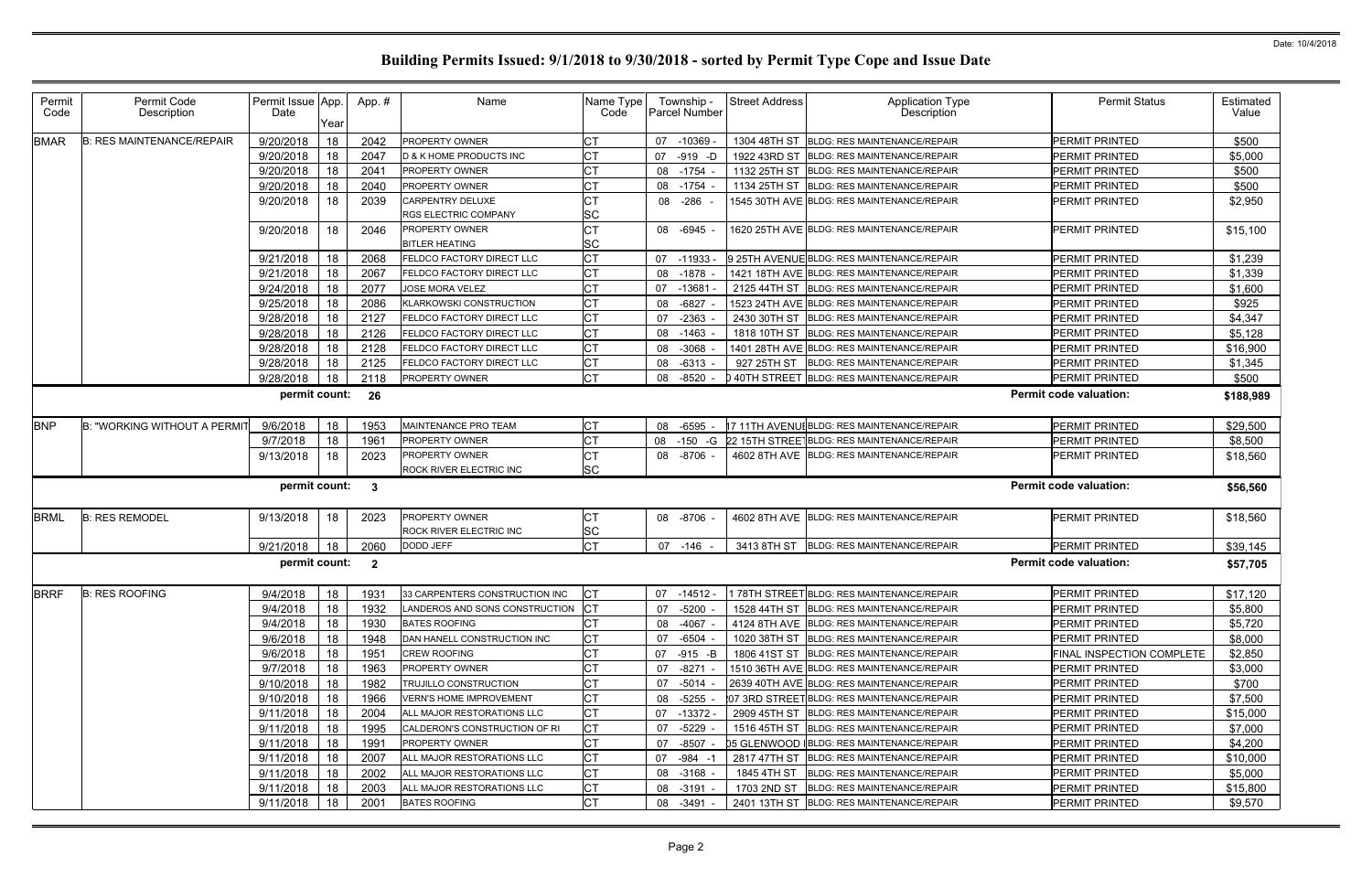| Permit<br>Code | Permit Code<br>Description | Permit Issue App.<br>Date | Year | App.# | Name                                                 | Name Type<br>Code | Township -<br><b>Parcel Number</b> | <b>Street Address</b> | <b>Application Type</b><br>Description                 | <b>Permit Status</b>          | Estimated<br>Value |
|----------------|----------------------------|---------------------------|------|-------|------------------------------------------------------|-------------------|------------------------------------|-----------------------|--------------------------------------------------------|-------------------------------|--------------------|
| <b>BRRF</b>    | <b>B: RES ROOFING</b>      | 9/11/2018                 | 18   | 1990  | LANDEROS AND SONS CONSTRUCTION                       | CТ                | -4366<br>08                        |                       | 1316 15TH ST BLDG: RES MAINTENANCE/REPAIR              | PERMIT PRINTED                | \$6,000            |
|                |                            | 9/11/2018                 | 18   | 2006  | ALL MAJOR RESTORATIONS LLC                           |                   | 08 -4523                           |                       | 1828 12TH ST BLDG: RES MAINTENANCE/REPAIR              | PERMIT PRINTED                | \$20,000           |
|                |                            | 9/11/2018                 | 18   | 1999  | RASMUSSEN CONSTRUCTION DBA BUC                       | СT                | 08 -7466                           |                       | 2037 13TH ST BLDG: RES MAINTENANCE/REPAIR              | PERMIT PRINTED                | \$4,500            |
|                |                            | 9/11/2018                 | 18   | 1994  | CALDERON'S CONSTRUCTION OF RI                        | CТ                | 08 -8900                           |                       | 507 30TH AVE BLDG: RES MAINTENANCE/REPAIR              | PERMIT PRINTED                | \$5,500            |
|                |                            | 9/13/2018                 | 18   | 2019  | A-1 ROOFING                                          | СT                | $-159$ -<br>08                     | 2012 7TH ST           | <b>BLDG: RES MAINTENANCE/REPAIR</b>                    | PERMIT PRINTED                | \$16,000           |
|                |                            | 9/14/2018                 | 18   | 2022  | ALL MAJOR RESTORATIONS LLC                           | СT                | $-8008$<br>08                      |                       | 1216 14TH AVE BLDG: RES MAINTENANCE/REPAIR             | PERMIT PRINTED                | \$29,000           |
|                |                            | 9/20/2018                 | 18   | 2036  | PETERSON CONSTRUCTION, JODY                          | C <sub>T</sub>    | 07<br>$-11482$                     |                       | 5410 34TH AVE BLDG: RES MAINTENANCE/REPAIR             | PERMIT PRINTED                | \$8,850            |
|                |                            | 9/20/2018                 | 18   | 2037  | TRUJILLO CONSTRUCTION                                | СT                | 07<br>$-12758$                     |                       | 1206 48TH ST BLDG: RES MAINTENANCE/REPAIR              | PERMIT PRINTED                | \$8,000            |
|                |                            | 9/20/2018                 | 18   | 2048  | JOSH ACKERLAND CONSTRUCTION                          | СT                | 07<br>$-696$                       |                       | 13 11TH AVENUI BLDG: RES MAINTENANCE/REPAIR            | PERMIT PRINTED                | \$5,415            |
|                |                            | 9/20/2018                 | 18   | 2033  | QC ROOF DRS INC.                                     |                   | $-8038$<br>07                      |                       | 3344 16TH ST BLDG: RES MAINTENANCE/REPAIR              | PERMIT PRINTED                | \$7,000            |
|                |                            | 9/20/2018                 | 18   | 2056  | <b>CREW ROOFING</b>                                  | СT                | 07 -916 -1                         |                       | 1820 42ND ST BLDG: RES MAINTENANCE/REPAIR              | FINAL INSPECTION COMPLETE     | \$5,800            |
|                |                            | 9/20/2018                 | 18   | 2055  | <b>CREW ROOFING</b>                                  | СT                | 08<br>$-8592$                      |                       | 3 10TH AVENUE BLDG: RES MAINTENANCE/REPAIR             | FINAL INSPECTION COMPLETE     | \$1,200            |
|                |                            | 9/21/2018                 | 18   | 2069  | FOLEY CONTRACTING LLC                                | CТ                | 07<br>$-12223$                     |                       | 9 56TH STREET BLDG: RES MAINTENANCE/REPAIR             | PERMIT PRINTED                | \$6,675            |
|                |                            | 9/21/2018                 | 18   | 2059  | <b>GRIFFIN CONSTRUCTION, MARK</b>                    | СT                | $-7487$<br>07                      |                       | 2731 13TH AVE BLDG: RES MAINTENANCE/REPAIR             | PERMIT PRINTED                | \$6,300            |
|                |                            | 9/24/2018                 | 18   | 2072  | <b>CREW ROOFING</b>                                  | C1                | 07<br>$-10286$                     |                       | 5015 35TH AVE BLDG: RES MAINTENANCE/REPAIR             | FINAL INSPECTION COMPLETE     | \$11,000           |
|                |                            | 9/24/2018                 | 18   | 2082  | QC CONSTRUCTION WORKS, LLC                           | СT                | 07<br>$-13681$                     |                       | 2125 44TH ST BLDG: RES MAINTENANCE/REPAIR              | PERMIT PRINTED                | \$3,500            |
|                |                            | 9/24/2018                 | 18   | 2079  | <b>BATES ROOFING</b>                                 |                   | 07<br>$-14668$                     |                       | 470TH STREET BLDG: RES MAINTENANCE/REPAIR              | PERMIT PRINTED                | \$11,920           |
|                |                            | 9/24/2018                 | 18   | 2080  | TRUJILLO CONSTRUCTION                                | СT                | $-2232$<br>07                      |                       | 2526 27TH ST BLDG: RES MAINTENANCE/REPAIR              | PERMIT PRINTED                | \$10,000           |
|                |                            | 9/24/2018                 | 18   | 208'  | CRAMPTON CONSTRUCTION, MICHAEL                       |                   | $-7470$<br>07                      |                       | 2748 12TH AVE BLDG: RES MAINTENANCE/REPAIR             | PERMIT PRINTED                | \$2,850            |
|                |                            | 9/25/2018                 | 18   | 2087  | <b>PROPERTY OWNER</b>                                | CТ                | 07<br>$-11002$                     |                       | 3707 39TH ST BLDG: RES MAINTENANCE/REPAIR              | PERMIT PRINTED                | \$8,160            |
|                |                            | 9/25/2018                 | 18   | 2085  | QC ROOF DRS INC.                                     | СT                | 07<br>$-13801$                     |                       | 1811 35TH ST BLDG: RES MAINTENANCE/REPAIR              | PERMIT PRINTED                | \$12,000           |
|                |                            | 9/25/2018                 | 18   | 2099  | <b>PROPERTY OWNER</b>                                | СT                | 07<br>-2286                        |                       | 2917 26TH AVE BLDG: RES MAINTENANCE/REPAIR             | PERMIT PRINTED                | \$1,200            |
|                |                            | 9/25/2018                 | 18   | 2096  | <b>PROPERTY OWNER</b>                                | СT                | 08<br>$-321 - 37$                  | 3050 7TH ST           | <b>BLDG: RES MAINTENANCE/REPAIR</b>                    | PERMIT PRINTED                | \$1,800            |
|                |                            | 9/26/2018                 | 18   | 2106  | A+ ROOFING & SIDING CO. FORMER                       | C <sub>1</sub>    | 08 -7479                           |                       | 1317 25TH AVE BLDG: RES MAINTENANCE/REPAIR             | PERMIT PRINTED                | \$11,500           |
|                |                            | 9/26/2018                 | 18   | 2107  | A-1 ROOFING                                          | <b>CT</b>         | $-8997$<br>08                      | 2501 2ND ST           | <b>BLDG: RES MAINTENANCE/REPAIR</b>                    | PERMIT PRINTED                | \$6,400            |
|                |                            | 9/27/2018                 | 18   | 2113  | A-1 ROOFING                                          | СT                | -7812<br>07                        |                       | 05 15TH STREETBLDG: RES MAINTENANCE/REPAIR             | PERMIT PRINTED                | \$7,000            |
|                |                            | 9/28/2018                 | 18   | 2121  | QC ROOF DRS INC.                                     | <b>CT</b>         | 08 -6069                           |                       | 41 15TH STREETBLDG: RES MAINTENANCE/REPAIR             | PERMIT PRINTED                | \$7,000            |
|                |                            | permit count:             |      | 42    |                                                      |                   |                                    |                       |                                                        | <b>Permit code valuation:</b> | \$341,830          |
| <b>BRSA</b>    | <b>B: RES ADDITION</b>     | 9/7/2018                  | 18   | 1962  | <b>PROPERTY OWNER</b>                                | <b>CT</b>         | 08 -2718                           | 413 52ND ST           | <b>BLDG: MISC STRUCTURE</b>                            | PERMIT PRINTED                | \$9,828            |
|                |                            |                           |      |       | 9/12/2018   18   2008   WHITE OAK BUILDING & REMODEL | IСT               |                                    |                       | 07 -13572 -5   THORNWOOD (BLDG: RES MAINTENANCE/REPAIR | <b>PERMIT PRINTED</b>         | \$28,500           |
|                |                            | permit count: 2           |      |       |                                                      |                   |                                    |                       |                                                        | <b>Permit code valuation:</b> | \$38,328           |
| <b>BRSD</b>    | <b>B: RES SIDING</b>       | 9/4/2018                  | 18   | 1933  | PROPERTY OWNER                                       | СT                | 08 -4737 -                         |                       | 1228 14TH ST BLDG: RES MAINTENANCE/REPAIR              | PERMIT PRINTED                | \$525              |
|                |                            | 9/6/2018                  | 18   | 1952  | PROPERTY OWNER                                       | СT                | 07 -13680 -                        |                       | 2127 44TH ST BLDG: RES MAINTENANCE/REPAIR              | PERMIT PRINTED                | \$3,500            |
|                |                            | 9/7/2018                  | 18   | 1961  | PROPERTY OWNER                                       | СT                | 08<br>-150 -G                      |                       | 22 15TH STREET BLDG: RES MAINTENANCE/REPAIR            | PERMIT PRINTED                | \$8,500            |
|                |                            | 9/11/2018                 | 18   | 2003  | ALL MAJOR RESTORATIONS LLC                           | СT                | 08 -3191                           |                       | 1703 2ND ST BLDG: RES MAINTENANCE/REPAIR               | PERMIT PRINTED                | \$15,800           |
|                |                            | 9/11/2018                 | 18   | 2005  | ALL MAJOR RESTORATIONS LLC                           | СT                | 08<br>-3849 -                      |                       | 23RD AVENUE BLDG: RES MAINTENANCE/REPAIR               | PERMIT PRINTED                | \$13,000           |
|                |                            | 9/11/2018                 | 18   | 2006  | ALL MAJOR RESTORATIONS LLC                           | СT                | 08 -4523                           |                       | 1828 12TH ST BLDG: RES MAINTENANCE/REPAIR              | PERMIT PRINTED                | \$20,000           |
|                |                            | 9/13/2018                 | 18   | 2022  | ALL MAJOR RESTORATIONS LLC                           | <b>CT</b>         | 08 -8008                           |                       | 1216 14TH AVE BLDG: RES MAINTENANCE/REPAIR             | <b>PERMIT PRINTED</b>         | \$29,000           |
|                |                            | 9/20/2018                 | 18   | 2031  | SUBURBAN CONSTRUCTION INC                            | СT                | 08 -3550                           |                       | 1 25TH AVENUE BLDG: RES MAINTENANCE/REPAIR             | PERMIT PRINTED                | \$17,771           |
|                |                            | 9/20/2018                 | 18   | 2034  | QC ROOF DRS INC.                                     | СT                | 08<br>-6415 -A                     |                       | 804 16TH AVE BLDG: RES MAINTENANCE/REPAIR              | PERMIT PRINTED                | \$13,000           |
|                |                            | 9/21/2018                 | 18   | 2064  | JOSH ACKERLAND CONSTRUCTION                          | СT                | 07<br>-2284                        |                       | 2909 26TH AVE BLDG: RES MAINTENANCE/REPAIR             | PERMIT PRINTED                | \$8,950            |
|                |                            | 9/21/2018                 | 18   | 2070  | PROPERTY OWNER                                       | <b>CT</b>         | 08 -877 -                          |                       | 145 5TH AVE   BLDG: RES MAINTENANCE/REPAIR             | PERMIT PRINTED                | \$500              |
|                |                            | 9/24/2018                 | 18   | 2077  | JOSE MORA VELEZ                                      | <b>CT</b>         | 07 -13681 -                        |                       | 2125 44TH ST BLDG: RES MAINTENANCE/REPAIR              | PERMIT PRINTED                | \$1,600            |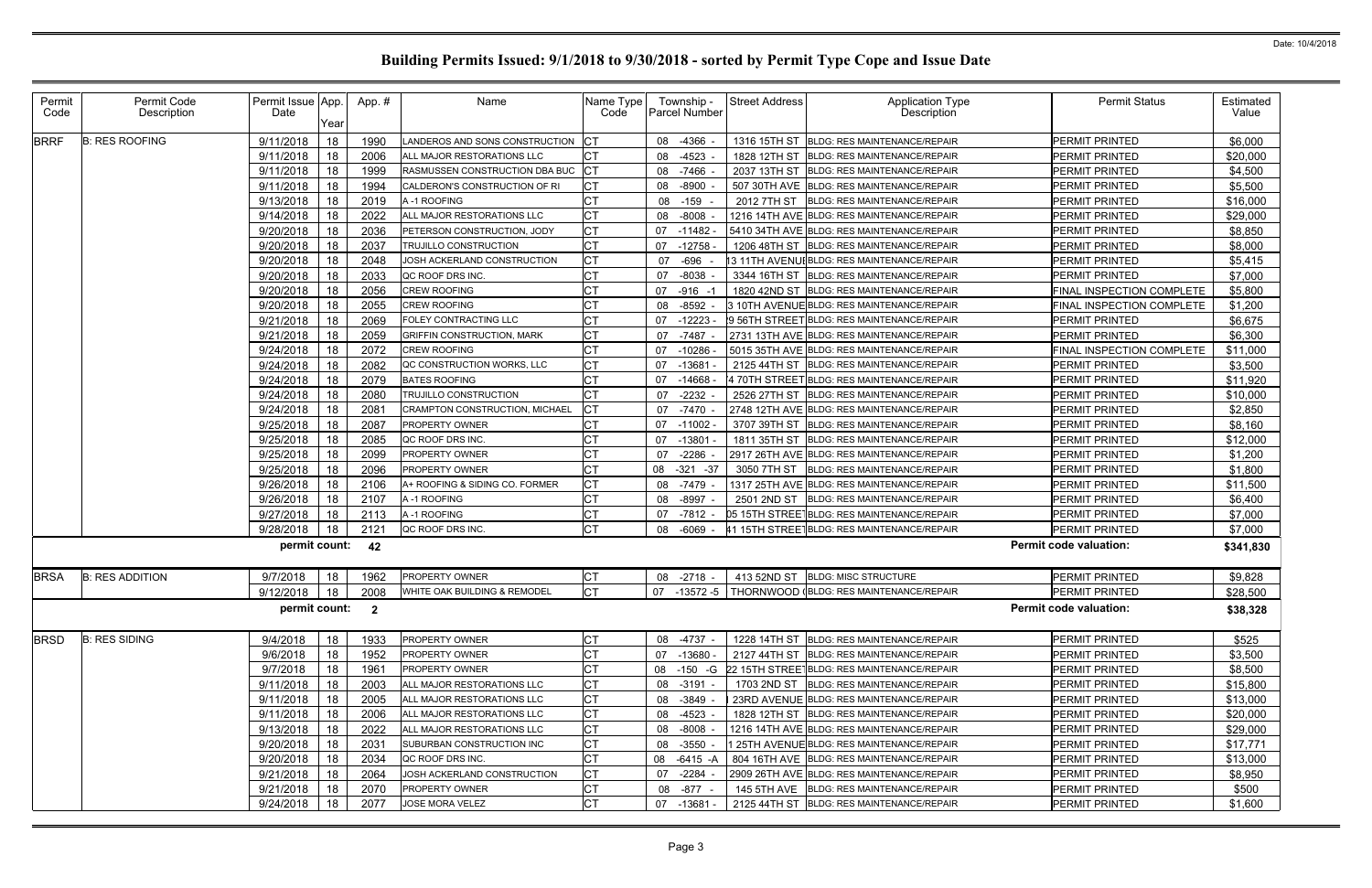| Permit<br>Code   | Permit Code<br>Description        | Permit Issue App.<br>Date | Year | App.#                   | Name                                                       | Name Type<br>Code      | Township -<br>Parcel Number | <b>Street Address</b>      | <b>Application Type</b><br><b>Description</b>       | <b>Permit Status</b>          | Estimated<br>Value |
|------------------|-----------------------------------|---------------------------|------|-------------------------|------------------------------------------------------------|------------------------|-----------------------------|----------------------------|-----------------------------------------------------|-------------------------------|--------------------|
|                  |                                   | permit count:             |      | 12                      |                                                            |                        |                             |                            |                                                     | <b>Permit code valuation:</b> | \$132,146          |
| <b>BSFH</b>      | <b>B: RES SINGLE FAMILY</b>       | 9/25/2018                 | 18   | 1740                    | <b>REUTHER CONSTRUCTION</b><br>A+ PLUMBING                 | <b>CT</b><br><b>SC</b> | 07 -2404 -1                 |                            | 3211 39TH ST BLDG:RES/NEW, SINGLE FAMILY DETACHED   | PERMIT PRINTED                | \$118,422          |
|                  |                                   | permit count:             |      | - 1                     |                                                            |                        |                             |                            |                                                     | <b>Permit code valuation:</b> | \$118,422          |
| <b>BSHD</b>      | <b>B: RES SHED/ACCESSORY BLDG</b> | 9/4/2018                  | 18   | 1938                    | <b>PROPERTY OWNER</b>                                      | <b>CT</b>              | 07 -5584                    |                            | 17 11TH AVENUIBLDG: STORAGE SHED                    | PERMIT PRINTED                | \$5,000            |
|                  |                                   | 9/11/2018                 | 18   | 1993                    | PROPERTY OWNER                                             |                        | -7643<br>08                 |                            | 2923 14TH ST BLDG: STORAGE SHED                     | PERMIT PRINTED                | \$1,600            |
|                  |                                   | 9/24/2018                 | 18   | 2083                    | <b>PROPERTY OWNER</b>                                      | СT                     | 07<br>$-35 -3$              |                            | 1308 49TH ST BLDG: STORAGE SHED                     | PERMIT PRINTED                | \$3,500            |
|                  |                                   | 9/25/2018                 | 18   | 2090                    | <b>PROPERTY OWNER</b>                                      | <b>CT</b>              | 07<br>$-8056 -$             |                            | 3405 27TH AVE BLDG: STORAGE SHED                    | PERMIT PRINTED                | \$6,200            |
|                  |                                   | permit count:             |      | -4                      |                                                            |                        |                             |                            |                                                     | <b>Permit code valuation:</b> | \$16,300           |
| <b>BSMT</b>      | <b>B: RES BASEMENT WATERPROOF</b> | 9/10/2018                 | 18   | 1974                    | ABSOLUTELY DRY BASEMENT WATERP                             | Iст                    | 08 -4271                    |                            | 1623 24TH ST BLDG: RES MAINTENANCE/REPAIR           | PERMIT PRINTED                | \$3,975            |
|                  |                                   | 9/25/2018                 | 18   | 2103                    | MIDWEST RECONSTRUCTION CO                                  | <b>CT</b>              | 07 -8718                    |                            | 3105 46TH ST BLDG: RES MAINTENANCE/REPAIR           | PERMIT PRINTED                | \$3,914            |
|                  |                                   | permit count:             |      | $\overline{\mathbf{2}}$ |                                                            |                        |                             |                            |                                                     | <b>Permit code valuation:</b> | \$7,889            |
| <b>BSPK</b>      | <b>B: COML SPRINKLER SYSTEM</b>   | 9/13/2018                 | 18   | 2013                    | CONTINENTAL FIRE SPRINKLER CO                              | <b>CT</b>              | -4394<br>08                 |                            | 909 RIVER DR BLDG: SPRINKLER SYSTEM                 | <b>PERMIT PRINTED</b>         | \$1,200            |
|                  |                                   | 9/20/2018                 | 18   | 2043                    | CONTINENTAL FIRE SPRINKLER CO                              | <b>CT</b>              | -4394<br>08                 |                            | 501 RIVER DR BLDG: SPRINKLER SYSTEM                 | PERMIT PRINTED                | \$3,500            |
|                  |                                   | permit count:             |      | $\overline{\mathbf{2}}$ |                                                            |                        |                             |                            |                                                     | <b>Permit code valuation:</b> | \$4,700            |
| <b>BSTP</b>      | <b>B: STEPS</b>                   | 9/10/2018                 | 18   | 1973                    | KLARKOWSKI CONSTRUCTION                                    | <b>CT</b>              | $-14438$<br>07              |                            | 6 27TH AVENUE ENG: DRAINAGE PERMIT                  | PERMIT PRINTED                | \$0                |
|                  |                                   | 9/25/2018                 | 18   | 2098                    | PROPERTY OWNER                                             | <b>CT</b>              | $-6344$<br>08               |                            | 1022 24TH ST BLDG: RES MAINTENANCE/REPAIR           | PERMIT PRINTED                | \$0                |
|                  |                                   | permit count:             |      | $\overline{\mathbf{2}}$ |                                                            |                        |                             |                            |                                                     | <b>Permit code valuation:</b> | \$0                |
| <b>BWC</b>       | <b>B: WRECK COMMERCIAL BLDG</b>   | 9/6/2018                  | 18   | 1945                    | MILLER TRUCKING & EXCAVATING                               | <b>CT</b>              | 07 -274 -2                  |                            | 142ND AVENUE WRECK: ALL OTHER BUILDINGS/STRUCTURES  | PERMIT PRINTED                | \$0                |
|                  |                                   | permit count:             |      | - 1                     |                                                            |                        |                             |                            |                                                     | <b>Permit code valuation:</b> | \$0                |
| <b>BWKH</b>      | <b>B: WRECK HOUSE</b>             | 9/25/2018                 | 18   | 1740                    | <b>REUTHER CONSTRUCTION</b>                                | <b>CT</b><br><b>SC</b> | 07 -2404 -1                 |                            | 3211 39TH ST BLDG:RES/NEW, SINGLE FAMILY DETACHED   | PERMIT PRINTED                | \$118,422          |
|                  |                                   |                           |      |                         | A+ PLUMBING<br>9/27/2018   18   2114   MCADAM & ASSOCIATES | <b>CT</b>              |                             |                            | 08 -7114 -A 1715 9TH ST WRECK: RESIDENTIAL 2 FAMILY | PERMIT PRINTED                | \$0                |
|                  |                                   | permit count: 2           |      |                         |                                                            |                        |                             |                            |                                                     | <b>Permit code valuation:</b> | \$118,422          |
| DRN <sub>1</sub> | ENG: CLASS 1 DRAINAGE             | 9/6/2018                  | 18   | 1945                    | MILLER TRUCKING & EXCAVATING                               | <b>CT</b>              | 07 -274 -2                  |                            | 142ND AVENUE WRECK: ALL OTHER BUILDINGS/STRUCTURES  | PERMIT PRINTED                | \$0                |
|                  |                                   | 9/7/2018                  | 18   | 1959                    | <b>OLSON CONCRETE, PERRY</b>                               | <b>CT</b>              | 08 -2718 -                  |                            | 413 52ND ST ENG: DRAINAGE PERMIT                    | <b>PERMIT PRINTED</b>         | \$0                |
|                  |                                   | 9/10/2018                 | 18   | 1973                    | KLARKOWSKI CONSTRUCTION                                    | СT                     | 07 -14438 -                 |                            | 6 27TH AVENUE ENG: DRAINAGE PERMIT                  | FINAL INSPECTION COMPLETE     | \$0                |
|                  |                                   | 9/11/2018                 | 18   | 1996                    | LAYER BROS CONSTRUCTION INC                                | СT                     | 07 -14338 -                 |                            | 4 35TH AVENUE BLDG: RES MAINTENANCE/REPAIR          | PERMIT PRINTED                | \$0                |
|                  |                                   | 9/21/2018                 | 18   | 2061                    | PROPERTY OWNER                                             | <b>CT</b>              | 08 -2266                    |                            | 560 17TH AVE BLDG: GARAGES/CARPORTS                 | PERMIT PRINTED                | \$5,600            |
|                  |                                   | 9/24/2018                 | 18   | 2076                    | CCS CONCRETE SERVICE                                       | <b>CT</b>              | 08 -9058 -                  |                            | 6 50TH STREET BLDG: RES DRIVEWAY                    | PERMIT PRINTED                | \$0                |
|                  |                                   | 9/27/2018                 | 18   | 2114                    | MCADAM & ASSOCIATES                                        | <b>CT</b>              | 08 -7114 -A                 |                            | 1715 9TH ST   WRECK: RESIDENTIAL 2 FAMILY           | PERMIT PRINTED                | \$0                |
|                  |                                   | permit count:             |      | $\overline{7}$          |                                                            |                        |                             |                            |                                                     | <b>Permit code valuation:</b> | \$5,600            |
| <b>EC</b>        | E: COML ELECTRICAL                | 9/11/2018                 | 18   | 2000                    | HARDT ELECTRIC, INC                                        | <b>CT</b>              |                             |                            | 07 -13652 -2 7030 44TH AVE ELEC: WIRING, MISC       | FINAL INSPECTION COMPLETE     | \$0                |
|                  |                                   | 9/11/2018                 | 18   | 1988                    | ROCK RIVER ELECTRIC INC                                    | <b>CT</b>              | 08 -1171 -                  | 1516 6TH AVE ELEC: REMODEL |                                                     | PERMIT PRINTED                | \$0                |
|                  |                                   | 9/11/2018                 | 18   | 1987                    | ROCK RIVER ELECTRIC INC                                    | <b>CT</b>              | 08 -1171 -                  | 1518 6TH AVE ELEC: REMODEL |                                                     | PERMIT PRINTED                | \$0                |
|                  |                                   |                           |      |                         |                                                            |                        |                             |                            |                                                     |                               |                    |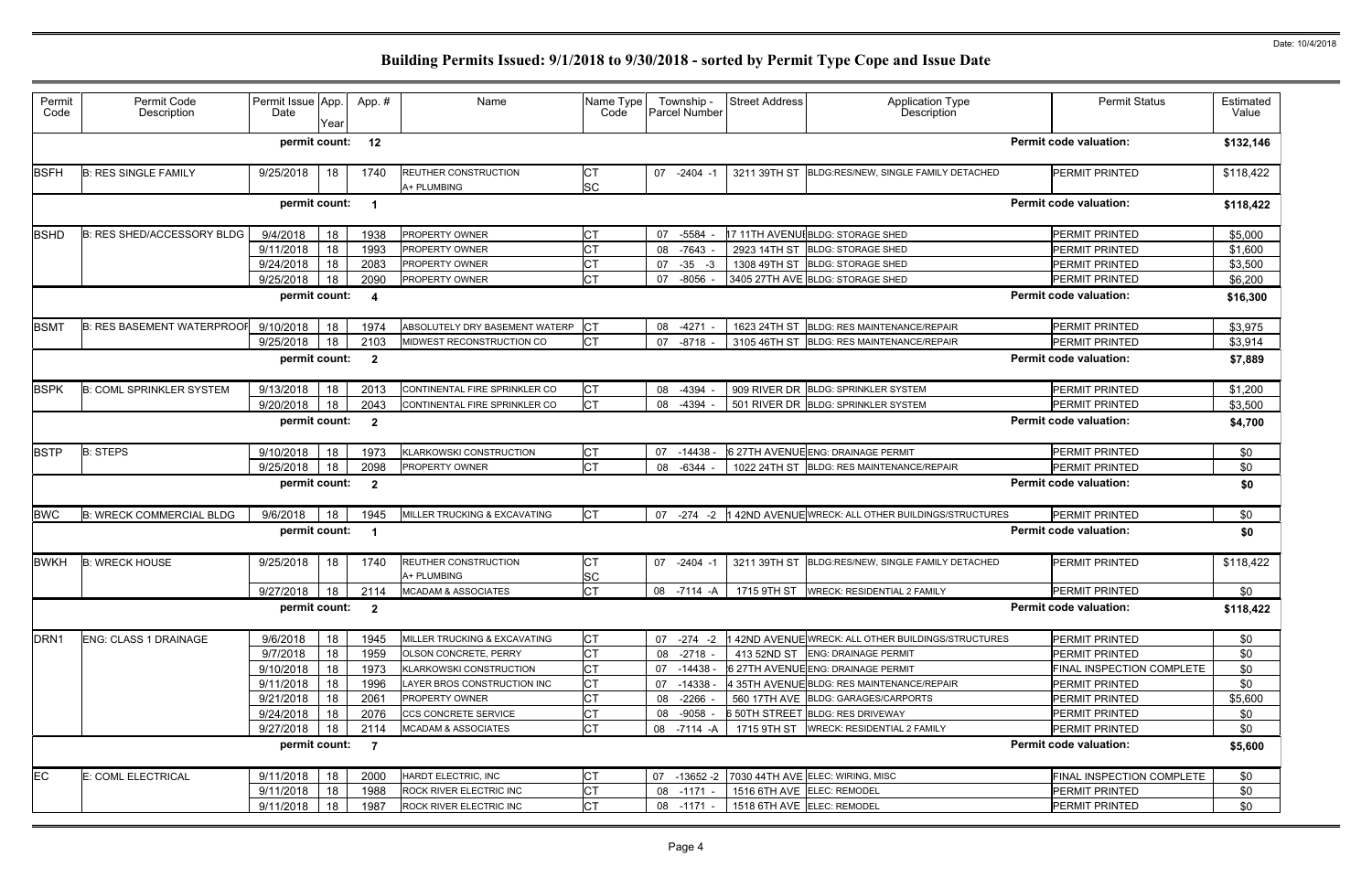| Permit<br>Code | Permit Code<br>Description | Permit Issue App.<br>Date | Year | App.#                   | Name                                                                                                                                                        | Name Type<br>Code                                      | Township -<br>Parcel Number | <b>Street Address</b>       | <b>Application Type</b><br>Description     | <b>Permit Status</b>             | Estimated<br>Value |
|----------------|----------------------------|---------------------------|------|-------------------------|-------------------------------------------------------------------------------------------------------------------------------------------------------------|--------------------------------------------------------|-----------------------------|-----------------------------|--------------------------------------------|----------------------------------|--------------------|
| EC             | E: COML ELECTRICAL         | 9/24/2018                 | 18   | 1736                    | J.E. FOSTER BUILDING COMPANY<br>CRAWFORD HEATING & COOLING<br><b>CRAWFORD COMPANY</b><br><b>BLONDELL PLUMBING SERVICES</b><br><b>ART-O-LITE ELECTRIC CO</b> | <b>CT</b><br><b>SC</b><br>SC<br><b>SC</b><br><b>SC</b> | 07 -14935 -1                |                             | VENUE OF THE BLDG: MISC STRUCTURE          | <b>PERMIT PRINTED</b>            | \$731,561          |
|                |                            | 9/28/2018                 | 18   | 1694                    | <b>PROPERTY OWNER</b><br>PETERSEN PLUMBING AND HEATING<br>ROCK RIVER ELECTRIC INC                                                                           | <b>SC</b><br><b>SC</b>                                 | 08 -4376 -                  |                             | 1630 5TH AVE BLDG: COML REMODEL            | <b>PERMIT PRINTED</b>            | \$12,858,000       |
|                |                            | permit count: 5           |      |                         |                                                                                                                                                             |                                                        |                             |                             |                                            | <b>Permit code valuation:</b>    | \$13,589,561       |
| <b>EINV</b>    | E: RES INVESTIGATION       | 9/18/2018                 | 18   | 2030                    | <b>BLACKHAWK ELECTRIC ENTERPRISES</b>                                                                                                                       | <b>ICT</b>                                             | 08 -7558                    | 2125 16TH ST INVESTIGATION  |                                            | PERMIT PRINTED                   | \$0                |
|                |                            | permit count:             |      | - 1                     |                                                                                                                                                             |                                                        |                             |                             |                                            | <b>Permit code valuation:</b>    | \$0                |
| <b>ENA</b>     | <b>B: RES SIDEWALK</b>     | 9/13/2018                 | 18   | 1959                    | OLSON CONCRETE, PERRY                                                                                                                                       | <b>CT</b>                                              | $-2718$ -<br>08             | 413 52ND ST                 | <b>ENG: DRAINAGE PERMIT</b>                | PERMIT PRINTED                   | \$0                |
|                |                            | 9/25/2018                 | 18   | 2098                    | PROPERTY OWNER                                                                                                                                              | <b>CT</b>                                              | 08<br>-6344 -               | 1022 24TH ST                | <b>BLDG: RES MAINTENANCE/REPAIR</b>        | <b>PERMIT PRINTED</b>            | \$0                |
|                |                            | permit count:             |      | $\overline{\mathbf{2}}$ |                                                                                                                                                             |                                                        |                             |                             |                                            | <b>Permit code valuation:</b>    | \$0                |
| <b>ENB</b>     | <b>B: RES DRIVEWAY</b>     | 9/11/2018                 | 18   | 1996                    | LAYER BROS CONSTRUCTION INC                                                                                                                                 | Iст                                                    | $-14338$<br>07              |                             | 4 35TH AVENUE BLDG: RES MAINTENANCE/REPAIR | PERMIT PRINTED                   | \$0                |
|                |                            | 9/24/2018                 | 18   | 2076                    | CCS CONCRETE SERVICE                                                                                                                                        | <b>CT</b>                                              | $-9058$<br>08               |                             | 6 50TH STREET BLDG: RES DRIVEWAY           | PERMIT PRINTED                   | \$0                |
|                |                            | 9/25/2018                 | 18   | 2088                    | OLSON CONCRETE, PERRY                                                                                                                                       | <b>CT</b>                                              | 07<br>-6804 -               |                             | 3 30TH AVENUE BLDG: RES DRIVEWAY           | <b>PERMIT PRINTED</b>            | \$0                |
|                |                            | permit count:             |      | - 3                     |                                                                                                                                                             |                                                        |                             |                             |                                            | <b>Permit code valuation:</b>    | \$0                |
| <b>ER</b>      | <b>E: RES ELECTRICAL</b>   | 9/4/2018                  | 18   | 1937                    | POINT ELECTRIC                                                                                                                                              | СT                                                     | $-11298$<br>07              | 1218 49TH ST ELEC: REPAIR   |                                            | FINAL INSPECTION COMPLETE        | \$0                |
|                |                            | 9/4/2018                  | 18   | 758                     | <b>NELSON BUILDERS</b><br>CONRAD ELECTRIC & REMODELING                                                                                                      | <b>CT</b><br><b>SC</b>                                 | 07<br>$-13058$              |                             | 2 32ND AVENUEBLDG: MISC STRUCTURE          | <b>PERMIT PRINTED</b>            | \$42,000           |
|                |                            | 9/5/2018                  | 18   | 754                     | CCS CONCRETE SERVICE<br><b>&amp; L ELECTRIC INC</b><br>A+ PLUMBING                                                                                          | <b>CT</b><br>SC<br><b>SC</b>                           | 08 -1887 -                  |                             | 1816 18TH ST BLDG: RES MAINTENANCE/REPAIR  | <b>PERMIT PRINTED</b>            | \$15,780           |
|                |                            | 9/7/2018                  | 18   | 1964                    | PIZANO ELECTRIC INC                                                                                                                                         | <b>CT</b>                                              | $-5200$<br>07               | 1528 44TH ST ELEC: SERVICE  |                                            | <b>PERMIT PRINTED</b>            | \$0                |
|                |                            | 9/11/2018                 | 18   | 1984                    | LAKEWOOD ELECTRIC AND GENERATO                                                                                                                              | <b>CT</b>                                              | $-10754$<br>07              |                             | 3424 52ND ST ELEC: WIRING, MISC            | FINAL INSPECTION COMPLETE        | \$0                |
|                |                            | 9/11/2018                 | 18   | 1986                    | ELECTRIC DOCTOR SERVICE LLC                                                                                                                                 | <b>CT</b>                                              | 08 - 372 -                  | 1308 7TH AVE ELEC: REPAIR   |                                            | PERMIT PRINTED                   | \$0                |
|                |                            | 9/11/2018                 | 18   | 1635                    | <b>BLAZE RESTORATION INC</b><br>ROCK RIVER ELECTRIC INC                                                                                                     | <b>CT</b><br>ΙSC                                       | 08 -3907 -                  |                             | 1822 14TH AVE BLDG: RES MAINTENANCE/REPAIR | <b>PERMIT PRINTED</b>            | \$17,001           |
|                |                            | 9/11/2018                 | 18   | 1985                    | ELECTRIC DOCTOR SERVICE LLC                                                                                                                                 | <b>CT</b>                                              | 08 -494 -2                  | 835 37TH ST ELEC: REPAIR    |                                            | <b>PERMIT PRINTED</b>            | \$0                |
|                |                            | 9/13/2018                 | 18   | 2010                    | <b>BLACKHAWK ELECTRIC ENTERPRISES</b>                                                                                                                       | Iст                                                    | $-10209$ -<br>07            | 4749 19TH AVE ELEC: SERVICE |                                            | <b>PERMIT PRINTED</b>            | \$0                |
|                |                            | 9/14/2018                 | 18   | 784                     | <b>BLACKHAWK ELECTRIC ENTERPRISES</b>                                                                                                                       | <b>CT</b>                                              | $-2822 -$<br>08             | 4100 RIVER DR ELEC: SERVICE |                                            | <b>PERMIT PRINTED</b>            | \$0                |
|                |                            | 9/14/2018                 | 18   | 2023                    | <b>PROPERTY OWNER</b><br>ROCK RIVER ELECTRIC INC                                                                                                            | <b>SC</b>                                              | 08 -8706 -                  |                             | 4602 8TH AVE BLDG: RES MAINTENANCE/REPAIR  | <b>FINAL INSPECTION COMPLETE</b> | \$18,560           |
|                |                            | 9/21/2018                 | 18   | 1607                    | LAKEWOOD ELECTRIC AND GENERATO                                                                                                                              | SC                                                     | -2390 -<br>07               |                             | 3 36TH AVENUE BLDG: SWIMMING POOL          | <b>PERMIT PRINTED</b>            | \$0                |
|                |                            | 9/21/2018                 | 18   | 1586                    | <b>PROPERTY OWNER</b><br><b>PROPERTY OWNER</b><br>TRINITY ELECTRIC                                                                                          | CT<br>SC<br>SC                                         | $07 - 242 - 4$              |                             | 4910 28TH AVE BLDG: RES REMODEL            | <b>PERMIT PRINTED</b>            | \$67,108           |
|                |                            | 9/21/2018                 | 18   | 2058                    | SHAW ELECTRIC INC                                                                                                                                           | <b>CT</b>                                              | 08<br>-6303 -               |                             | 914 25TH ST ELEC: WIRING, MISC             | <b>FINAL INSPECTION COMPLETE</b> | \$0                |
|                |                            | 9/21/2018                 | 18   | 1616                    | <b>PROPERTY OWNER</b>                                                                                                                                       | <b>CT</b>                                              | 08 -7431 -                  |                             | 1121 21ST AVE BLDG: RES MAINTENANCE/REPAIR | <b>PERMIT PRINTED</b>            | \$500              |
|                |                            |                           |      |                         | VANDEMORE PLUMBING & HEATING                                                                                                                                | <b>SC</b>                                              |                             |                             |                                            |                                  |                    |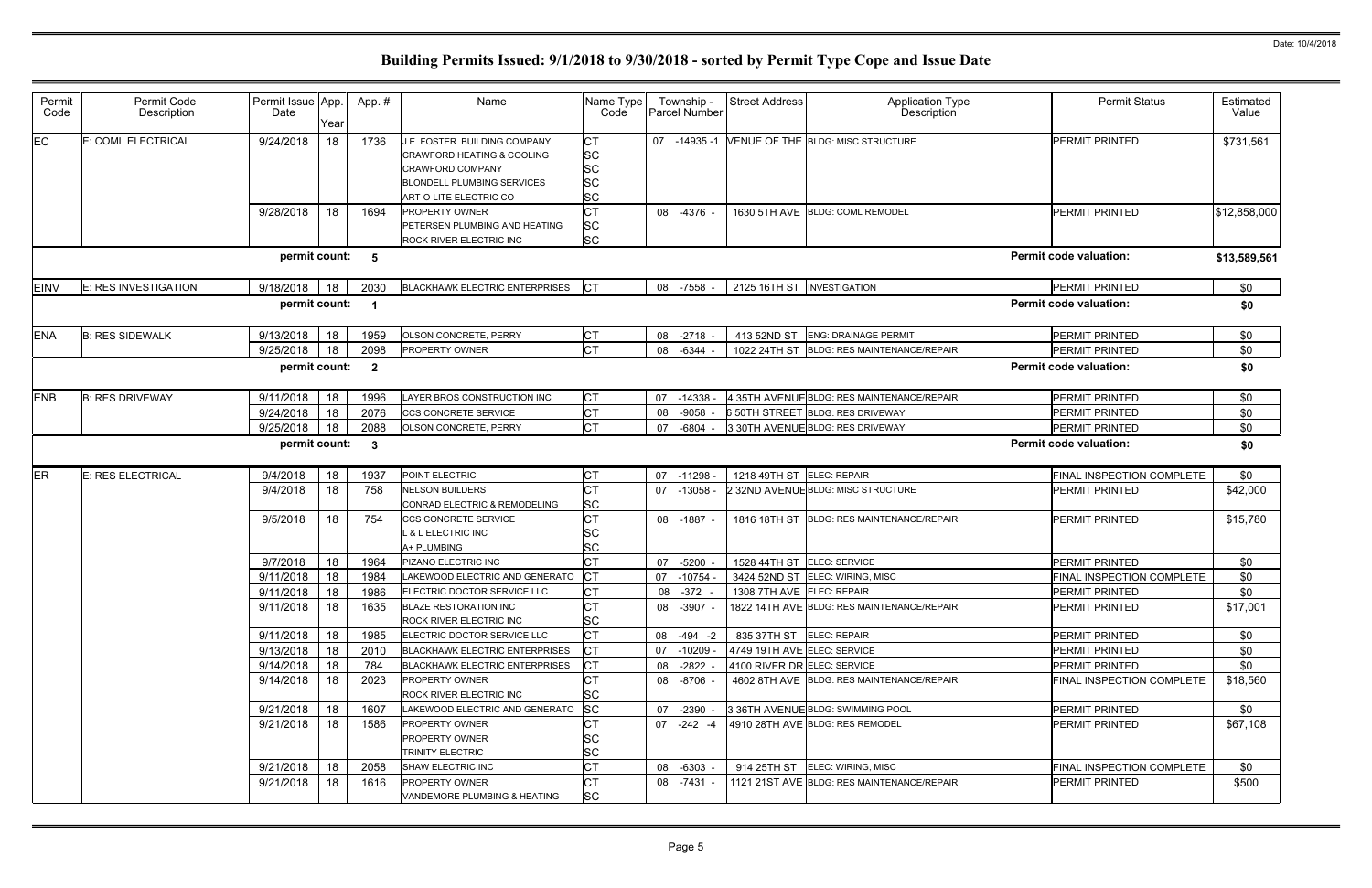| Permit<br>Code | Permit Code<br>Description | Permit Issue App.<br>Date | Year | App.# | Name                                                                                                                                           | Name Type<br>Code                         | Township -<br><b>Parcel Number</b> | <b>Street Address</b>      | <b>Application Type</b><br>Description       | <b>Permit Status</b>          | Estimated<br>Value |
|----------------|----------------------------|---------------------------|------|-------|------------------------------------------------------------------------------------------------------------------------------------------------|-------------------------------------------|------------------------------------|----------------------------|----------------------------------------------|-------------------------------|--------------------|
| <b>ER</b>      | E: RES ELECTRICAL          | 9/21/2018                 | 18   | 1616  | TRINITY ELECTRIC                                                                                                                               | <b>SC</b>                                 | 08 -7431                           |                            | 1121 21ST AVE BLDG: RES MAINTENANCE/REPAIR   | <b>PERMIT PRINTED</b>         | \$500              |
|                |                            | 9/25/2018                 | 18   | 2039  | CARPENTRY DELUXE<br><b>RGS ELECTRIC COMPANY</b>                                                                                                | <b>CT</b><br><b>SC</b>                    | 08 -286 -                          |                            | 1545 30TH AVE BLDG: RES MAINTENANCE/REPAIR   | <b>PERMIT PRINTED</b>         | \$2,950            |
|                |                            | 9/25/2018                 | 18   | 1971  | <b>MAINTENANCE PRO TEAM</b><br>SHAW ELECTRIC INC<br>PETERSEN PLUMBING AND HEATING<br>PRECISION AIR HTG & AC INC                                | <b>CT</b><br>SC<br><b>SC</b><br><b>SC</b> | 08 -4366 -                         | 1316 15TH ST               | <b>BLDG: RES MAINTENANCE/REPAIR</b>          | PERMIT PRINTED                | \$28,500           |
|                |                            | 9/27/2018                 | 18   | 2110  | ADVANTAGE ELCTRL SERVICES INC                                                                                                                  | <b>CT</b>                                 | 07<br>$-1806$                      | 1611 34TH ST ELEC: REPAIR  |                                              | FINAL INSPECTION COMPLETE     | \$0                |
|                |                            | 9/27/2018                 | 18   | 2115  | CENTURY ELECTRIC INC                                                                                                                           | <b>CT</b>                                 | $-5525$ -<br>08                    | 1417 5TH AVE ELEC: SERVICE |                                              | FINAL INSPECTION COMPLETE     | \$0                |
|                |                            | permit count:             |      | 19    |                                                                                                                                                |                                           |                                    |                            |                                              | <b>Permit code valuation:</b> | \$192,399          |
| <b>MC</b>      | M: COML MECHANICAL         | 9/7/2018                  | 18   | 175   | <b>PROPERTY OWNER</b><br>LENNY DESANTIAGO PLUMBING<br>MIDWEST CLIMATE SOLUTIONS<br><b>L &amp; L ELECTRIC INC</b><br>PEEPLES HEATING & AIR COND | <b>CT</b><br><b>SC</b><br>SC<br>SC<br>SC  | 08 -8264                           |                            | 1810 5TH AVE BLDG: COML REMODEL              | <b>PERMIT PRINTED</b>         | \$25,800           |
|                |                            | 9/10/2018                 | 18   | 1827  | <b>ESTES CONSTRUCTION</b><br>TRI-CITY ELECTRIC COMPANY<br><b>NORTHWEST MECHANICAL</b><br>NORTHWEST MECHANICAL                                  | <b>CT</b><br><b>SC</b><br>SC<br>SC        | 08 -5411 -                         |                            | 1701 RIVER DR BLDG: COML REMODEL             | <b>PERMIT PRINTED</b>         | \$215,000          |
|                |                            | 9/24/2018                 | 18   | 2078  | HOMETOWN PLUMBING & HEATING CO                                                                                                                 | <b>CT</b>                                 | 08 -5413 -                         |                            | 1625 RIVER DR HTG: AIR CONDITIONING, REPLACE | PERMIT PRINTED                | \$0                |
|                |                            | 9/25/2018                 | 18   | 2101  | <b>GABRILSON HEATING &amp; AC</b>                                                                                                              | <b>CT</b>                                 | 07 -11815 -                        |                            | 1610 39TH AVE HTG: OTHER, INSTALL/REPLACE    | <b>PERMIT PRINTED</b>         | \$115,464          |
|                |                            | permit count:             |      | - 4   |                                                                                                                                                |                                           |                                    |                            |                                              | <b>Permit code valuation:</b> | \$356,264          |
| <b>MR</b>      | M: RES MECHANICAL          | 9/4/2018                  | 18   | 1929  | KALE HEATING & AC                                                                                                                              | <b>CT</b>                                 | 07 -13496 -                        |                            | 4264 22ND AVE HTG: BOILER/FURNACE, REPLACE   | PERMIT PRINTED                | \$0                |
|                |                            | 9/5/2018                  | 18   | 1941  | THOMPSON TIN LLC                                                                                                                               | <b>CT</b>                                 | 08<br>-9128                        |                            | 3124 4TH ST   HTG: BOILER/FURNACE, REPLACE   | PERMIT PRINTED                | \$0                |
|                |                            | 9/7/2018                  | 18   | 1957  | PRECISION AIR HTG & AC INC                                                                                                                     | <b>CT</b>                                 | 08<br>$-6595$                      |                            | 17 11TH AVENUEHTG: FURNACE/AC, REPLACE       | PERMIT PRINTED                | \$0                |
|                |                            | 9/10/2018                 | 18   | 1965  | <b>FREED HEATING &amp; AC</b>                                                                                                                  | <b>CT</b>                                 | 07<br>$-1075$ -                    | 1911 30TH ST               | HTG: BOILER/FURNACE, REPLACE                 | PERMIT PRINTED                | \$0                |
|                |                            | 9/10/2018                 | 18   | 1977  | KALE HEATING & AC                                                                                                                              |                                           | $-8402$<br>07                      |                            | 5319 32ND AVE HTG: AIR CONDITIONING, REPLACE | PERMIT PRINTED                | \$0                |
|                |                            | 9/10/2018                 | 18   | 1969  | KALE HEATING & AC                                                                                                                              | <b>CT</b>                                 | 08<br>$-3404 - 30$                 | 2125 4TH ST                | HTG: AIR CONDITIONING, REPLACE               | PERMIT PRINTED                | \$0                |
|                |                            | 9/10/2018                 | 18   | 1967  | FREED HEATING & AC                                                                                                                             | <b>CT</b>                                 | 08<br>$-3613 -27$                  |                            | 3113 2ND ST HTG: FURNACE/AC, REPLACE         | <b>PERMIT PRINTED</b>         | \$0                |
|                |                            | 9/10/2018                 | 18   | 1976  | KLAUER HEATING & AC LTD                                                                                                                        | C <sub>T</sub>                            | 08 -7249 -                         |                            | 430 52ND ST HTG: FURNACE/AC, REPLACE         | FINAL INSPECTION COMPLETE     | \$0                |
|                |                            | 9/10/2018                 | 18   | 1978  | <b>CRAWFORD HEATING &amp; COOLING</b>                                                                                                          | CТ                                        | 08 -9258 -                         |                            | 09 2ND STREET HTG: FURNACE/AC, REPLACE       | PERMIT PRINTED                | \$0                |
|                |                            | 9/13/2018                 | 18   | 2015  | TOTAL MAINTENANCE INC                                                                                                                          | <b>CT</b>                                 | 08<br>$-3000 -3$                   |                            | 404 24TH AVE HTG: FURNACE/AC, REPLACE        | PERMIT PRINTED                | \$0                |
|                |                            | 9/13/2018                 | 18   | 2016  | BRADY COMPANY, J L                                                                                                                             | <b>CT</b>                                 | 08 - 677 -                         |                            | 1151 26TH ST HTG: BOILER/FURNACE, REPLACE    | PERMIT PRINTED                | \$0                |
|                |                            | 9/13/2018                 | 18   | 2017  | JOHNSON HEATING & A/C INC                                                                                                                      | <b>CT</b>                                 | 08<br>-7547 -                      |                            | 18 15TH STREETHTG: FURNACE/AC, REPLACE       | PERMIT PRINTED                | \$0                |
|                |                            | 9/14/2018                 | 18   | 2024  | FREED HEATING & AC                                                                                                                             | <b>CT</b>                                 | 07<br>-1279 -                      |                            | 2380 33RD ST HTG: FURNACE/AC, REPLACE        | PERMIT PRINTED                | \$0                |
|                |                            | 9/14/2018                 | 18   | 2025  | PRECISION AIR HTG & AC INC                                                                                                                     | <b>CT</b>                                 | 07 -14056 -                        |                            | 3137 45TH ST HTG: FURNACE/AC, REPLACE        | PERMIT PRINTED                | \$0                |
|                |                            | 9/20/2018                 | 18   | 2050  | <b>CRAWFORD HEATING &amp; COOLING</b>                                                                                                          | <b>CT</b>                                 | 07 -104 -                          |                            | 3030 13TH AVE HTG: AIR CONDITIONING, REPLACE | PERMIT PRINTED                | \$0                |
|                |                            | 9/20/2018                 | 18   | 2049  | DOUG'S HEATING & AIR COND                                                                                                                      | <b>CT</b>                                 | 07 -11858 -                        |                            | 2916 36TH ST HTG: FURNACE/AC, REPLACE        | <b>PERMIT PRINTED</b>         | \$0                |
|                |                            | 9/20/2018                 | 18   | 2052  | TOTAL MAINTENANCE INC                                                                                                                          | <b>CT</b>                                 | -5765 -<br>07                      |                            | 0 25TH AVENUE HTG: FURNACE/AC, REPLACE       | PERMIT PRINTED                | \$0                |
|                |                            | 9/20/2018                 | 18   | 2051  | TOTAL MAINTENANCE INC                                                                                                                          | <b>CT</b>                                 | 08 -6549 -                         |                            | 14 18TH AVENUIHTG: BOILER/FURNACE, REPLACE   | PERMIT PRINTED                | \$0                |
|                |                            | 9/21/2018                 | 18   | 2062  | BRADY COMPANY, J L                                                                                                                             | <b>CT</b>                                 | 07 -12461 -                        |                            | 3500 14TH AVE HTG: FURNACE/AC, REPLACE       | PERMIT PRINTED                | \$0                |
|                |                            | 9/21/2018                 | 18   | 2063  | <b>BRADY COMPANY, JL</b>                                                                                                                       | <b>CT</b>                                 | 07<br>-171 -D                      |                            | 1529 36TH AVE HTG: BOILER/FURNACE, REPLACE   | PERMIT PRINTED                | \$0                |
|                |                            |                           |      |       |                                                                                                                                                |                                           |                                    |                            |                                              |                               |                    |
|                |                            | 9/24/2018                 | 18   | 2073  | KALE HEATING & AC                                                                                                                              | <b>CT</b>                                 | 07<br>-12161 -                     |                            | 3515 39TH ST HTG: FURNACE/AC, REPLACE        | PERMIT PRINTED                | \$0                |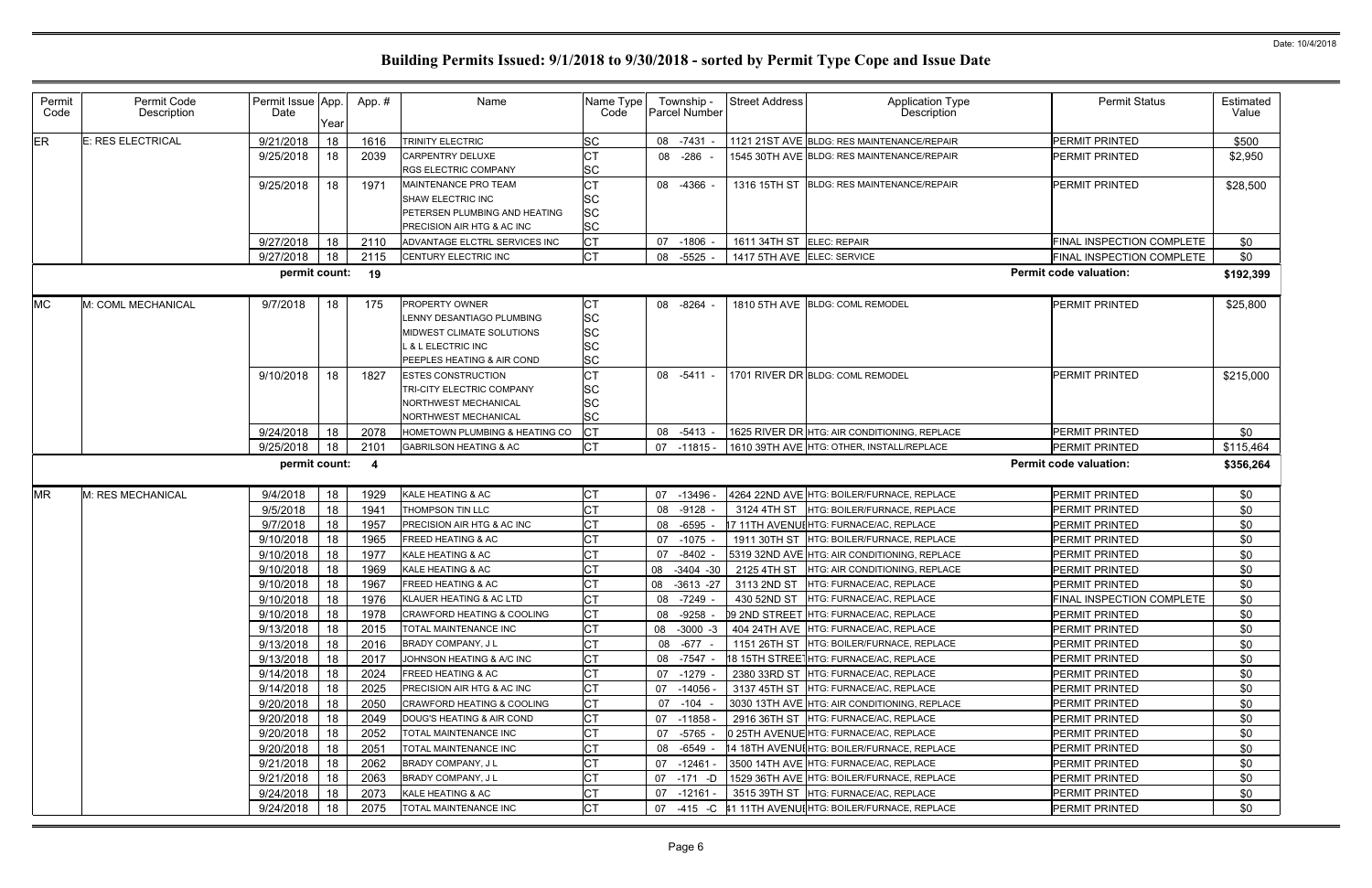| Permit<br>Code   | Permit Code<br>Description   | Permit Issue App.<br>Date | Year | App. #                  | Name                                                                                                                                                     | Name Type<br>Code                                             | Township -<br><b>Parcel Number</b> | <b>Street Address</b> | <b>Application Type</b><br>Description                        | <b>Permit Status</b>          | Estimated<br>Value |
|------------------|------------------------------|---------------------------|------|-------------------------|----------------------------------------------------------------------------------------------------------------------------------------------------------|---------------------------------------------------------------|------------------------------------|-----------------------|---------------------------------------------------------------|-------------------------------|--------------------|
| <b>MR</b>        | M: RES MECHANICAL            | 9/24/2018                 | 18   | 2084                    | QC HEATING & COOLING LLC                                                                                                                                 | <b>CT</b>                                                     | 08<br>$-1887 -$                    |                       | 1816 18TH ST HTG: FURNACE/AC, REPLACE                         | PERMIT PRINTED                | \$0                |
|                  |                              | 9/25/2018                 | 18   | 2091                    | A1 MORRIS HEATING AND COOLING                                                                                                                            | <b>CT</b>                                                     | 07<br>$-13029 - 2$                 | 2612 38TH ST          | HTG: FURNACE/AC, REPLACE                                      | PERMIT PRINTED                | \$0                |
|                  |                              | 9/25/2018                 | 18   | 2092                    | KALE HEATING & AC<br>KALE HEATING & AC                                                                                                                   | IСТ<br>IСТ                                                    | 07<br>-13496 -                     |                       | 4216 22ND AVE HTG: AIR CONDITIONING, REPLACE                  | <b>PERMIT PRINTED</b>         | \$0                |
|                  |                              | 9/25/2018                 | 18   | 2102                    | <b>CLINT'S HEATING &amp; AIR LLC</b>                                                                                                                     | <b>CT</b>                                                     | $-3730$<br>08                      |                       | 2705 9TH AVE HTG: FURNACE/AC, REPLACE                         | PERMIT PRINTED                | \$0                |
|                  |                              | 9/25/2018                 | 18   | 2100                    | HOMETOWN PLUMBING & HEATING CO                                                                                                                           | Iст                                                           | 08<br>$-8982$                      | 2454 2ND ST           | HTG: FURNACE/AC, REPLACE                                      | <b>PERMIT PRINTED</b>         | \$0                |
|                  |                              | 9/26/2018                 | 18   | 2104                    | <b>THOMPSON TIN LLC</b>                                                                                                                                  | Iст                                                           | $-14109$<br>07                     |                       | 34TH AVENUE   HTG: FURNACE/AC, REPLACE                        | PERMIT PRINTED                | \$0                |
|                  |                              | 9/27/2018                 | 18   | 2108                    | <b>BRADY COMPANY, JL</b>                                                                                                                                 | СT                                                            | 07<br>-11790                       |                       | 4611 12TH AVE HTG: AIR CONDITIONING, REPLACE                  | <b>PERMIT PRINTED</b>         | \$0                |
|                  |                              | 9/27/2018                 | 18   | 2109                    | KLAUER HEATING & AC LTD                                                                                                                                  | <b>CT</b>                                                     | $-766$<br>07                       | 1132 53RD ST          | HTG: AIR CONDITIONING, REPLACE                                | FINAL INSPECTION COMPLETE     | \$0                |
|                  |                              | 9/28/2018                 | 18   | 2116                    | PETERSEN PLUMBING AND HEATING                                                                                                                            | <b>ICT</b>                                                    | 08<br>-8607                        |                       | <b>80 9TH AVENUE HTG: FURNACE/AC, REPLACE</b>                 | <b>PERMIT PRINTED</b>         | \$0                |
|                  |                              | permit count:             |      | 31                      |                                                                                                                                                          |                                                               |                                    |                       |                                                               | <b>Permit code valuation:</b> | \$0                |
| <b>PBWV</b>      | P: RES BACKWATER VALVE       | 9/6/2018                  | 18   | 1947                    | <b>BLONDELL PLUMBING SERVICES</b>                                                                                                                        | <b>CT</b>                                                     | 07<br>-14439 -                     |                       | 2 27TH AVENUE PLBG: BACKWATER VALVE INSTALLATION              | PERMIT PRINTED                | \$0                |
|                  |                              | permit count:             |      | - 1                     |                                                                                                                                                          |                                                               |                                    |                       |                                                               | <b>Permit code valuation:</b> | \$0                |
| <b>PC</b>        | P: COML PLUMBING             | 9/10/2018                 | 18   | 1809                    | HERITAGE WESLEYAN CHURCH<br><b>CRAWFORD HEATING &amp; COOLING</b><br><b>CRAWFORD COMPANY</b>                                                             | <b>CT</b><br><b>SC</b><br><b>SC</b>                           | -2451 -<br>08                      |                       | <b>BLACKWELL BL\BLDG: COML REMODEL</b>                        | <b>PERMIT PRINTED</b>         | \$27,500           |
|                  |                              | 9/10/2018                 | 18   | 1827                    | <b>ESTES CONSTRUCTION</b><br><b>TRI-CITY ELECTRIC COMPANY</b><br>NORTHWEST MECHANICAL<br><b>NORTHWEST MECHANICAL</b>                                     | IСТ<br><b>SC</b><br><b>SC</b><br><b>SC</b>                    | 08 -5411 -                         |                       | 1701 RIVER DR BLDG: COML REMODEL                              | <b>PERMIT PRINTED</b>         | \$215,000          |
|                  |                              | 9/28/2018                 | 18   | 1804                    | <b>BUILD TO SUIT INC</b><br>RYAN AND ASSOCIATES, INC                                                                                                     | <b>CT</b><br><b>SC</b>                                        | $07 - 11815 -$                     |                       | 1610 39TH AVE BLDG: COML REMODEL                              | <b>PERMIT PRINTED</b>         | \$2,272,519        |
|                  |                              | 9/28/2018                 | 18   | 1694                    | <b>PROPERTY OWNER</b><br>PETERSEN PLUMBING AND HEATING<br><b>ROCK RIVER ELECTRIC INC</b>                                                                 | <b>CT</b><br><b>SC</b><br><b>SC</b>                           | 08 -4376 -                         |                       | 1630 5TH AVE BLDG: COML REMODEL                               | PERMIT PRINTED                | \$12,858,000       |
|                  |                              | permit count:             |      | $\overline{\mathbf{4}}$ |                                                                                                                                                          |                                                               |                                    |                       |                                                               | <b>Permit code valuation:</b> | \$15,373,019       |
| PCR <sub>6</sub> | P: RES GAS MTR RECONCT (6 MO | 9/5/2018                  | 18   | 1942                    | <b>ALWAYS PLUMBING</b>                                                                                                                                   | <b>CT</b>                                                     | 08 -5136 -                         |                       | 518 20TH AVE PLBG: GAS MTR RECONNECT AFTER 6 MONTHS           | FINAL INSPECTION COMPLETE     | \$0                |
|                  |                              | 9/10/2018 18              |      | 1980                    | <b>CRAWFORD COMPANY</b>                                                                                                                                  | CT                                                            | 08                                 |                       | -8415 -9 2303 16TH AVE PLBG: GAS MTR RECONNECT AFTER 6 MONTHS | PERMIT PRINTED                | \$0                |
|                  |                              | 9/25/2018                 | 18   | 2095                    | PETERSEN PLUMBING AND HEATING                                                                                                                            | <b>ICT</b>                                                    | -3907 -<br>08                      |                       | 1822 14TH AVE PLBG: GAS MTR RECONNECT AFTER 6 MONTHS          | FINAL INSPECTION COMPLETE     | \$0                |
|                  |                              | permit count:             |      | - 3                     |                                                                                                                                                          |                                                               |                                    |                       |                                                               | <b>Permit code valuation:</b> | \$0                |
| <b>PCWS</b>      | P: CITY WATER/SEWER          | 9/13/2018                 | 18   | 1736                    | J.E. FOSTER BUILDING COMPANY<br><b>CRAWFORD HEATING &amp; COOLING</b><br><b>CRAWFORD COMPANY</b><br>BLONDELL PLUMBING SERVICES<br>ART-O-LITE ELECTRIC CO | <b>CT</b><br><b>SC</b><br><b>SC</b><br><b>SC</b><br><b>SC</b> | 07 -14935 -1                       |                       | VENUE OF THE BLDG: MISC STRUCTURE                             | <b>PERMIT PRINTED</b>         | \$731,561          |
|                  |                              | permit count: 1           |      |                         |                                                                                                                                                          |                                                               |                                    |                       |                                                               | <b>Permit code valuation:</b> | \$731,561          |
| <b>PGR</b>       | P: RES GAS PIPING            | 9/4/2018                  | 18   | 1736                    | <b>J.E. FOSTER BUILDING COMPANY</b><br><b>CRAWFORD HEATING &amp; COOLING</b><br><b>CRAWFORD COMPANY</b><br><b>BLONDELL PLUMBING SERVICES</b>             | <b>CT</b><br><b>SC</b><br><b>SC</b><br><b>SC</b>              | 07 -14935 -1                       |                       | VENUE OF THE BLDG: MISC STRUCTURE                             | <b>PERMIT PRINTED</b>         | \$731,561          |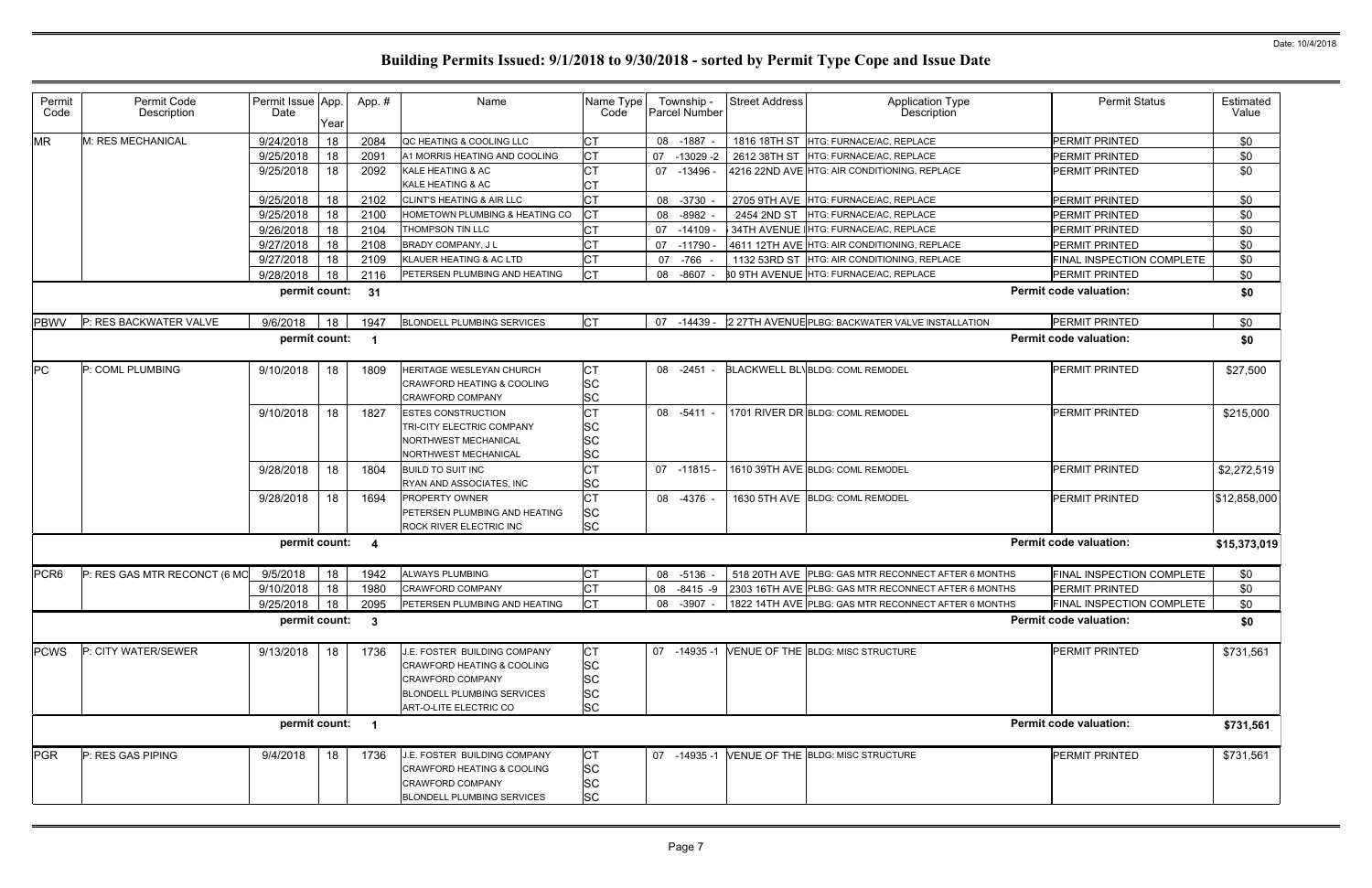| Permit<br>Code | Permit Code<br>Description | Permit Issue App.<br>Date | Year | App.#                    | Name                                                                                                            | Name Type<br>Code                                | Township -<br><b>Parcel Number</b> | <b>Street Address</b>       | <b>Application Type</b><br>Description            | <b>Permit Status</b>          | Estimated<br>Value |
|----------------|----------------------------|---------------------------|------|--------------------------|-----------------------------------------------------------------------------------------------------------------|--------------------------------------------------|------------------------------------|-----------------------------|---------------------------------------------------|-------------------------------|--------------------|
| <b>PGR</b>     | P: RES GAS PIPING          | 9/4/2018                  | 18   | 1736                     | ART-O-LITE ELECTRIC CO                                                                                          | <b>SC</b>                                        | 07<br>$-14935-1$                   |                             | VENUE OF THE BLDG: MISC STRUCTURE                 | <b>PERMIT PRINTED</b>         | \$731,561          |
|                |                            | 9/24/2018                 | 18   | 2074                     | <b>CRAWFORD COMPANY</b>                                                                                         | <b>CT</b>                                        | $-2390$<br>-07                     |                             | 3 36TH AVENUE PLBG: GAS PIPING                    | FINAL INSPECTION COMPLETE     | \$0                |
|                |                            | permit count:             |      | $\overline{\mathbf{2}}$  |                                                                                                                 |                                                  |                                    |                             |                                                   | <b>Permit code valuation:</b> | \$731,561          |
| <b>PR</b>      | P: RES PLUMBING            | 9/4/2018                  | 18   | 1939                     | NORTHWEST MECHANICAL                                                                                            | <b>CT</b>                                        | 08 -1750                           |                             | 1152 25TH ST PLBG: INSTALLATION, RESIDENTIAL      | FINAL INSPECTION COMPLETE     | \$0                |
|                |                            | 9/10/2018                 | 18   | 1981                     | BRADY COMPANY, J L                                                                                              | <b>CT</b>                                        | 08 -7849                           |                             | 1827 14TH ST PLBG: WATER SERVICE REPLACEMENT      | FINAL INSPECTION COMPLETE     | \$0                |
|                |                            | 9/13/2018                 | 18   | 2014                     | <b>PROPERTY OWNER</b>                                                                                           | <b>CT</b>                                        | 08 -7716                           |                             | 1019 17TH AVE PLBG: WATER SERVICE REPLACEMENT     | <b>PERMIT PRINTED</b>         | \$0                |
|                |                            | 9/13/2018                 | 18   | 1547                     | DAN HANELL CONSTRUCTION INC<br><b>NEELS PLUMBING</b><br><b>NEELS PLUMBING</b>                                   | <b>CT</b><br><b>SC</b><br><b>SC</b>              | 08 -8706                           |                             | 4602 8TH AVE BLDG: RES MAINTENANCE/REPAIR         | FINAL INSPECTION COMPLETE     | \$1,435            |
|                |                            | 9/14/2018                 | 18   | 754                      | <b>CCS CONCRETE SERVICE</b><br><b>&amp; L ELECTRIC INC</b><br>A+ PLUMBING                                       | <b>CT</b><br><b>SC</b><br><b>SC</b>              | 08 -1887 -                         |                             | 1816 18TH ST BLDG: RES MAINTENANCE/REPAIR         | <b>PERMIT PRINTED</b>         | \$15,780           |
|                |                            | 9/14/2018                 | 18   | 2027                     | <b>BLONDELL PLUMBING SERVICES</b>                                                                               | <b>CT</b>                                        | 08<br>-6817 -28                    |                             | 2309 9TH AVE PLBG: INSTALLATION, RESIDENTIAL      | <b>PERMIT PRINTED</b>         | \$0                |
|                |                            | 9/18/2018                 | 18   | 2029                     | <b>CJ NOW</b>                                                                                                   | <b>CT</b>                                        | 08<br>$-4232 -$                    |                             | 25 18TH STREET PLBG: WATER SERVICE REPLACEMENT    | FINAL INSPECTION COMPLETE     | \$0                |
|                |                            | 9/20/2018                 | 18   | 2053                     | <b>CRAWFORD COMPANY</b>                                                                                         | <b>CT</b>                                        | 08<br>$-482 - 2$                   |                             | 828 47TH ST   PLBG: INSTALLATION, RESIDENTIAL     | FINAL INSPECTION COMPLETE     | \$0                |
|                |                            | 9/20/2018                 | 18   | 1881                     | <b>BRAD CHUMBLEY CUSTOM BUILDER</b><br><b>BLONDELL PLUMBING SERVICES</b><br><b>BLONDELL PLUMBING SERVICES</b>   | <b>CT</b><br><b>SC</b><br><b>SC</b>              | 08 -565 -                          |                             | 4510 RIVER DR BLDG: RES REMODEL                   | PERMIT PRINTED                | \$20,000           |
|                |                            | 9/24/2018                 | 18   | 1376                     | <b>ALAN HON</b><br>ADVANTAGE ELCTRL SERVICES INC<br>ALWAYS PLUMBING                                             | <b>CT</b><br><b>SC</b><br><b>SC</b>              | 08 -6093 -2                        |                             | 26 PARK 16TH SBLDG: COML REMODEL                  | <b>PERMIT PRINTED</b>         | \$4,000            |
|                |                            | 9/25/2018                 | 18   | 1740                     | <b>REUTHER CONSTRUCTION</b><br>A+ PLUMBING                                                                      | <b>CT</b><br><b>SC</b>                           | 07<br>$-2404 -1$                   |                             | 3211 39TH ST BLDG:RES/NEW, SINGLE FAMILY DETACHED | <b>PERMIT PRINTED</b>         | \$118,422          |
|                |                            | 9/25/2018                 | 18   | 1971                     | MAINTENANCE PRO TEAM<br><b>SHAW ELECTRIC INC</b><br>PETERSEN PLUMBING AND HEATING<br>PRECISION AIR HTG & AC INC | <b>CT</b><br><b>SC</b><br><b>SC</b><br><b>SC</b> | 08 -4366                           |                             | 1316 15TH ST BLDG: RES MAINTENANCE/REPAIR         | <b>PERMIT PRINTED</b>         | \$28,500           |
|                |                            | 9/27/2018                 | 18   | 2111                     | <b>DEMARLIE MAINTENANCE</b>                                                                                     | <b>CT</b>                                        | 08 -2822                           |                             | 4100 RIVER DR PLBG: INSTALLATION, RESIDENTIAL     | <b>PERMIT PRINTED</b>         | \$0                |
|                |                            | 9/27/2018                 | 18   | 2112                     | <b>BLONDELL PLUMBING SERVICES</b>                                                                               | <b>CT</b>                                        | 08 -7780                           |                             | 508 25TH AVE PLBG: INSTALLATION, RESIDENTIAL      | FINAL INSPECTION COMPLETE     | \$0                |
|                |                            | permit count: 14          |      |                          |                                                                                                                 |                                                  |                                    |                             |                                                   | <b>Permit code valuation:</b> | \$188,137          |
| PRI            | P: RES PLBG INVESTIGATION  | 9/5/2018                  | 18   | 1943                     | <b>PROPERTY OWNER</b>                                                                                           | Iст                                              | $-10602 -$<br>07                   | 5010 47TH AVE INVESTIGATION |                                                   | <b>PERMIT PRINTED</b>         | \$0                |
|                |                            | permit count:             |      | $\overline{\phantom{0}}$ |                                                                                                                 |                                                  |                                    |                             |                                                   | <b>Permit code valuation:</b> | \$0                |
| <b>PRRZ</b>    | P: RES RPZ                 | 9/17/2018                 | 18   | 2028                     | <b>DEMARLIE MAINTENANCE</b>                                                                                     | <b>CT</b>                                        | 07 -10997 -                        |                             | 9 39TH STREET PLBG: IRRIGATION                    | PERMIT PRINTED                | \$0                |
|                |                            | permit count:             |      | $\overline{1}$           |                                                                                                                 |                                                  |                                    |                             |                                                   | <b>Permit code valuation:</b> | \$0                |
| <b>PRWH</b>    | P: RES WATER HEATER        | 9/7/2018                  | 18   | 1958                     | DRF TRUSTED PROPERTY SOLUTIONS                                                                                  | <b>CT</b>                                        | -4982<br>07                        |                             | 3905 26TH ST PLBG: WATER HEATER                   | FINAL INSPECTION COMPLETE     | \$0                |
|                |                            | 9/10/2018                 | 18   | 1970                     | TOTAL MAINTENANCE INC                                                                                           | <b>CT</b>                                        | 07<br>-10766 -                     |                             | 3428 45TH ST PLBG: WATER HEATER                   | PERMIT PRINTED                | \$0                |
|                |                            | 9/10/2018                 | 18   | 1979                     | <b>BLONDELL PLUMBING SERVICES</b>                                                                               | <b>CT</b>                                        | 08<br>$-220 - 18$                  |                             | 632 33RD AVE PLBG: WATER HEATER                   | PERMIT PRINTED                | \$0                |
|                |                            | 9/25/2018                 | 18   | 2094                     | WATSON PLUMBING AND MECHANICAL                                                                                  | <b>ICT</b>                                       | 08 -1107 -                         |                             | 431 22ND AVE PLBG: WATER HEATER                   | PERMIT PRINTED                | \$0                |
|                |                            | permit count:             |      | $\overline{\mathbf{4}}$  |                                                                                                                 |                                                  |                                    |                             |                                                   | <b>Permit code valuation:</b> | \$0                |
| <b>SIGN</b>    | <b>B: SIGN</b>             | 9/11/2018                 | 18   | 1989                     | MEDIAQUEST SIGN COMPANY, LLC                                                                                    | <b>CT</b>                                        | 07 -397 -8                         | 4005 7TH ST BLDG: SIGN      |                                                   | PERMIT PRINTED                | \$500              |
|                |                            |                           |      |                          |                                                                                                                 |                                                  |                                    |                             |                                                   |                               |                    |